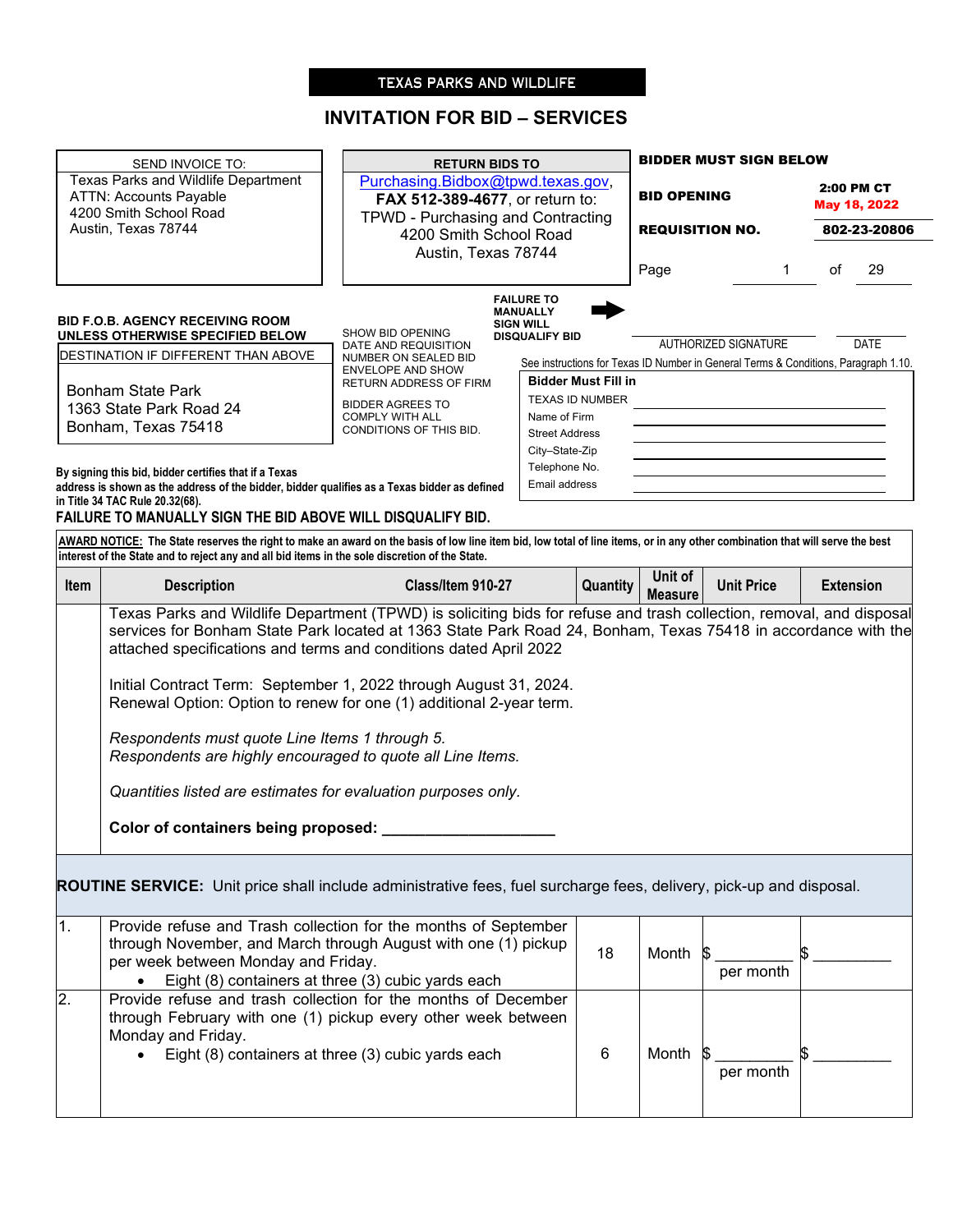| <b>SERVICE ADJUSTMENTS:</b> Pricing for contract adjustment purposes in the event TPWD requires additional pick-ups and/or                                  |                                                                                                                                                                                                                                     |   |       |                          |  |
|-------------------------------------------------------------------------------------------------------------------------------------------------------------|-------------------------------------------------------------------------------------------------------------------------------------------------------------------------------------------------------------------------------------|---|-------|--------------------------|--|
| increases or decreases the number of required containers. Unit price shall include administrative fees, fuel surcharge fees,                                |                                                                                                                                                                                                                                     |   |       |                          |  |
| disposal fees and delivery/pickup fees as applicable.                                                                                                       |                                                                                                                                                                                                                                     |   |       |                          |  |
| $\overline{3}$ .                                                                                                                                            | Unit price per trip, to make an additional pick-up outside of regularly                                                                                                                                                             |   |       |                          |  |
|                                                                                                                                                             | scheduled pick-ups.                                                                                                                                                                                                                 | 1 | Trip  |                          |  |
|                                                                                                                                                             | Eight (8) containers at three (3) cubic yards each<br>$\bullet$                                                                                                                                                                     |   |       | per trip                 |  |
| 4.                                                                                                                                                          | Price adjustment for adding or deleting containers: Price to add or                                                                                                                                                                 |   |       |                          |  |
|                                                                                                                                                             | delete container(s) with one (1) pick-up per week between Monday                                                                                                                                                                    | 1 | Month |                          |  |
|                                                                                                                                                             | and Friday: One (1) container $@$ three (3) cubic yards.                                                                                                                                                                            |   |       | per month                |  |
|                                                                                                                                                             | Unit Price quoted is per container per month.                                                                                                                                                                                       |   |       |                          |  |
| 5.                                                                                                                                                          | Price adjustment for adding or deleting containers: Price to add or                                                                                                                                                                 |   |       |                          |  |
|                                                                                                                                                             | delete container(s) with one (1) pick-up per every other week                                                                                                                                                                       |   |       |                          |  |
|                                                                                                                                                             | between Monday and Friday: One (1) container @ three (3) cubic                                                                                                                                                                      | 1 | Month | per month                |  |
|                                                                                                                                                             | yards.                                                                                                                                                                                                                              |   |       |                          |  |
|                                                                                                                                                             | Unit Price quoted is per container per month.                                                                                                                                                                                       |   |       |                          |  |
|                                                                                                                                                             | <b>OPTIONAL ADDITIONAL SERVICE:</b> TPWD may require additional trash containers on an as needed basis. Unit price shall                                                                                                            |   |       |                          |  |
|                                                                                                                                                             | include administrative fees, fuel surcharge fees, disposal fees and delivery/pickup fees as applicable.                                                                                                                             |   |       |                          |  |
| 6.                                                                                                                                                          | ATTENTION: Respondents are highly encouraged to submit a                                                                                                                                                                            |   |       |                          |  |
|                                                                                                                                                             | detailed Price List of additional services they provide,                                                                                                                                                                            |   |       |                          |  |
|                                                                                                                                                             | including but not limited to:                                                                                                                                                                                                       |   |       | <b>Attach Price List</b> |  |
|                                                                                                                                                             |                                                                                                                                                                                                                                     |   |       |                          |  |
|                                                                                                                                                             | Refuse and trash collection service for other container sizes<br>a)                                                                                                                                                                 |   |       |                          |  |
|                                                                                                                                                             | <b>Recycling Service</b><br>b)                                                                                                                                                                                                      |   |       |                          |  |
|                                                                                                                                                             |                                                                                                                                                                                                                                     |   |       |                          |  |
|                                                                                                                                                             | Offered by a Historically Underutilized Business certified by CPA.                                                                                                                                                                  |   |       |                          |  |
|                                                                                                                                                             | <b>PREFERENCES</b> See Section 2.38 of the State of Texas Procurement Manual regarding preferences.                                                                                                                                 |   |       |                          |  |
|                                                                                                                                                             | Check below to claim a preference under Title 34 TAC Rule 20.38                                                                                                                                                                     |   |       |                          |  |
|                                                                                                                                                             | □ Goods produced or offered by a Texas bidder that is owned by a Texas resident service-disabled veteran.<br>□ Goods produced in Texas or offered by a Texas bidder that is not owned by a Texas resident service-disabled veteran. |   |       |                          |  |
|                                                                                                                                                             | □ Agricultural products grown in Texas.                                                                                                                                                                                             |   |       |                          |  |
|                                                                                                                                                             | □ Agricultural products offered by a Texas bidder.                                                                                                                                                                                  |   |       |                          |  |
|                                                                                                                                                             | $\Box$ Services offered by a Texas bidder that is owned by a Texas resident service-disabled veteran.<br>$\Box$ Services offered by a Texas bidder that is not owned by a Texas resident service disabled veteran.                  |   |       |                          |  |
| □ Texas Vegetation Native to the Region.                                                                                                                    |                                                                                                                                                                                                                                     |   |       |                          |  |
|                                                                                                                                                             | □ USA produced supplies, materials or equipment.<br>□ Products of persons with mental or physical disabilities.                                                                                                                     |   |       |                          |  |
| □ Products made of recycled, remanufactured, or environmentally sensitive materials including recycled steel.                                               |                                                                                                                                                                                                                                     |   |       |                          |  |
| □ Energy Efficient Products.<br>□ Rubberized asphalt paving material.                                                                                       |                                                                                                                                                                                                                                     |   |       |                          |  |
| □ Recycled motor oil and lubricants.                                                                                                                        |                                                                                                                                                                                                                                     |   |       |                          |  |
| □ Products produced at facilities located on formerly contaminated property.<br>$\Box$ Products and services from economically depressed or blighted areas. |                                                                                                                                                                                                                                     |   |       |                          |  |
|                                                                                                                                                             | D Vendors that meet or exceed air quality standards.                                                                                                                                                                                |   |       |                          |  |
| □ Recycled or Reused Computer Equipment of Other Manufacturers.                                                                                             |                                                                                                                                                                                                                                     |   |       |                          |  |
| □ Foods of Higher Nutritional Value.                                                                                                                        |                                                                                                                                                                                                                                     |   |       |                          |  |
| FOR FURTHER INFORMATION CONTACT PURCHASER:                                                                                                                  |                                                                                                                                                                                                                                     |   |       |                          |  |
| Judy Ahrens, CTCD CTCM - PHONE: (512) 718-3703                                                                                                              |                                                                                                                                                                                                                                     |   |       |                          |  |
|                                                                                                                                                             | E-mail: Purchasing.Bidbox@tpwd.texas.gov                                                                                                                                                                                            |   |       |                          |  |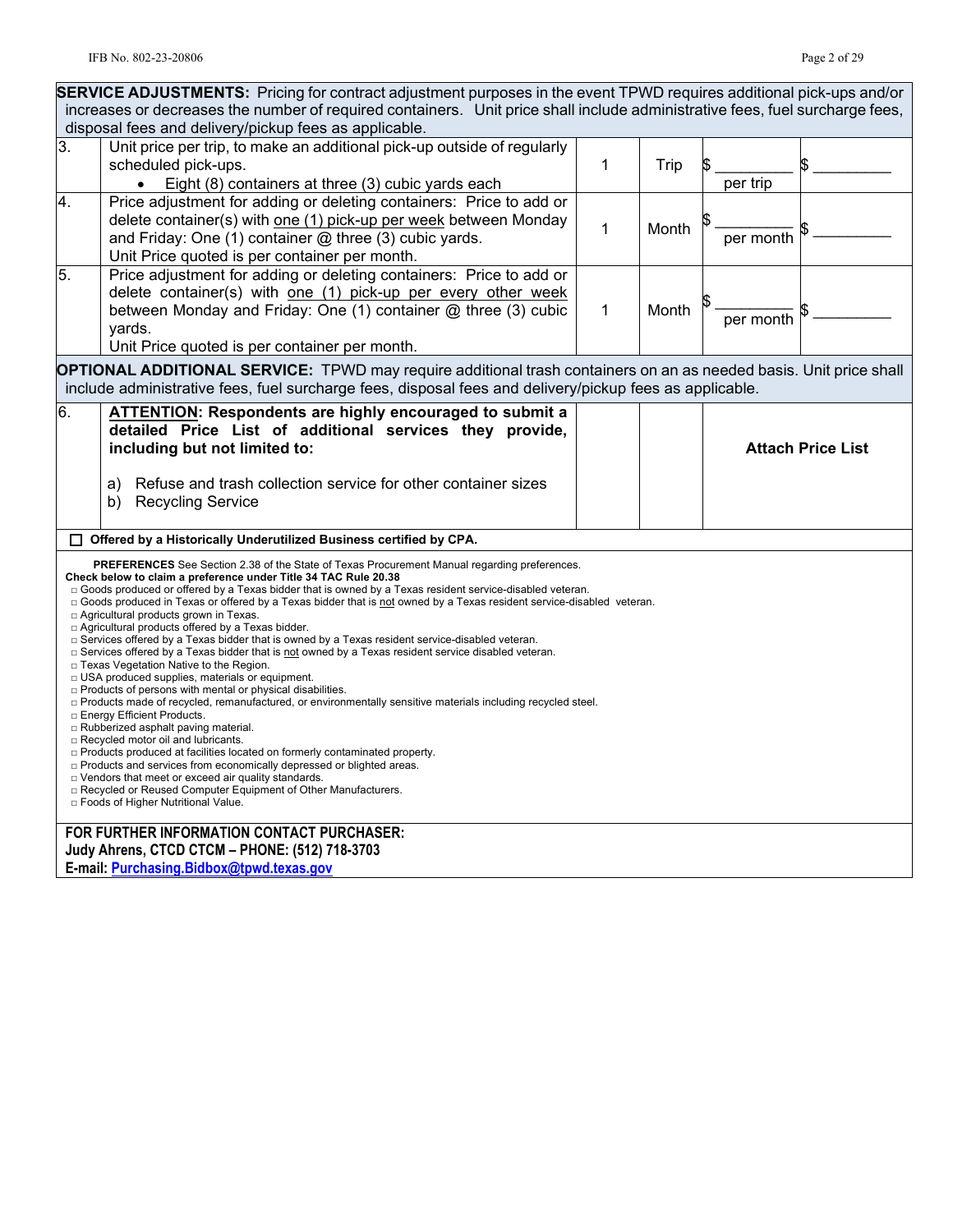# **Solicitation 802-23-20806 Specifications for Refuse and Trash Collection, Removal and Disposal Services Bonham State Park**

- **1. INTRODUCTION:** Texas Parks and Wildlife Department (TPWD) is soliciting bids for refuse and trash collection, removal, and disposal services for Bonham State Park located at 1363 State Park Road 24, Bonham, Texas 75418 in accordance with the following specifications and terms and conditions. The Contractor shall provide all labor, equipment, materials and any other need necessary or incidental to perform service in accordance with the terms and conditions as set forth herein.
- **2. TERM OF CONTRACT:** Contract shall commence upon date of award or September 1, 2022, whichever is later, and continue through August 31, 2024, unless sooner terminated under the terms of this contract.
	- 2.1. Contract Renewals**:** This contract may be renewed for up to one (1) additional two (2) year period, provided both parties agree in writing to do so, based on funds availability and vendor performance. Any extension shall be at the same terms and conditions, plus any approved changes. If the contract is extended under this option, the contractor shall be given written notification of the period in which the services shall occur after being determined by the TPWD.
	- 2.2. Contract Extensions: In the event that the contract(s), if any, resulting from the award of this IFB shall terminate or be likely to terminate prior to the making of an award for a new contract for the identified products and/or services, TPWD may, with the written consent of the awarded supplier(s), extend the contract for a period of time as may be necessary to permit TPWD continued supply of the identified products and/or services (not to exceed twelve month extension period). Any extensions shall be at the same terms and conditions, plus any approved changes.
	- 2.3. The contract shall terminate upon full performance of all requirements contained in this contract, unless otherwise extended or renewed, as provided in accordance with the contract terms and conditions.
- **3. PRE-BID SITE INSPECTION:** Bidders are highly encouraged to attend a pre-bid site visit to inspect the work site to become familiar with the job conditions and determine equipment and materials needed to conduct the requested services. *Failure to give proper consideration in the response submission to site conditions will not constitute grounds for additional compensation.*

Bidders may schedule attendance by contacting: Park Superintendent, Jason Schooley, (903) 583-5022.

## **4. SERVICE REQUIREMENTS:**

#### **The Contractor shall:**

- 4.1. Provide all labor, materials, equipment, tools, transportation, methods of communication necessary to meet requirements of the specified services throughout the term of the contract. All service shall be performed in accordance with good industry practice.
- 4.2. Designate a Contract Manager that is a permanent staff employee, is the primary party responsible for the dayto-day operation of the service in accordance with the requirements of the contract and shall serve as the primary point of contact for TPWD.
- 4.3. Provide service in accordance with all federal, state and local applicable laws, standards, regulations, and ordinances necessary to perform the services, including, but not limited to:
	- 4.3.1. Texas Water Code Title 1, Chapter 1, Section 361.091, Health and Safety Code
	- 4.3.2. Code of Federal Regulations (CFR 40) Protection of Environment, Chapter I: Subchapters D, I, and N
	- 4.3.3. Code of Federal Regulations (CFR 49) Transportation, Subtitle B, Other Regulations relating to **Transportation**
	- 4.3.4. 42 U.S.C. 7401 Clean Air Act
	- 4.3.5. 33 U.S.C. 1251 Summary of Clean Water Act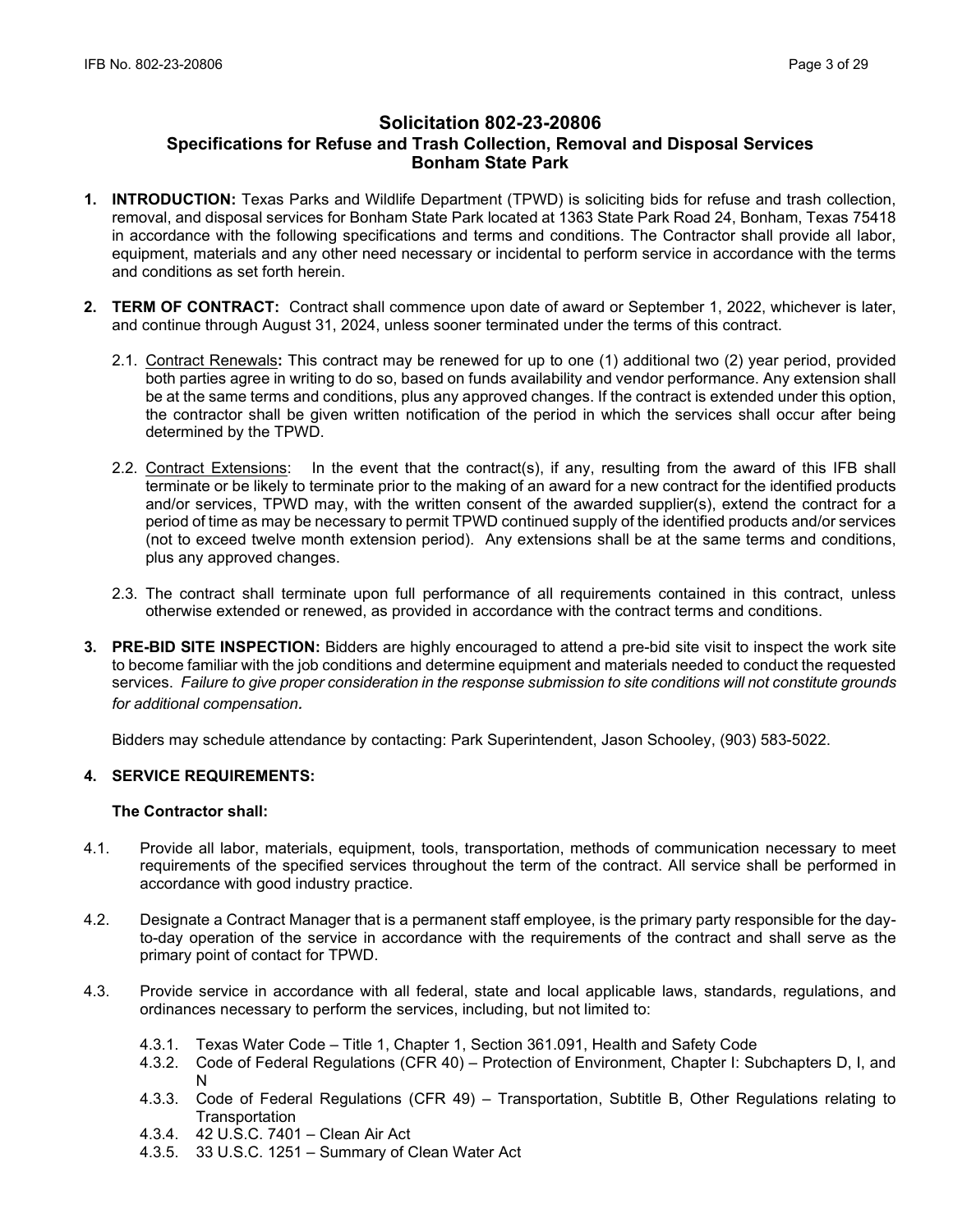#### 4.3.6. 42 U.S.C. 6901 – Solid Waste Disposal Act

- 4.4. Have and maintain all applicable permits, licenses and other authorizations required for compliance with federal, state, local laws, regulations and ordinances, and comply with all requirements for vector and odor control.
- 4.5. Provide all required safety equipment and instruct personnel to observe all safety policies, rules and requirements at all times, including, but not limited to, wearing hard hats, safety shoes, goggles and other safety items.
- 4.6. Be responsible for restoring any TPWD facilities, structures or trees damaged as a result of contractor's operation. Contractor shall also be responsible for any damage to private property and injury to any person as a result of his operation. Contractor will notify TPWD immediately of damage to Park or private property, and injury to any person. Contractor's vehicles will be driven on existing roads and parking areas only.
- 4.7. Both parties hereto, in the performance of this contract, shall act in an individual capacity and not as agents, employees, partners, joint ventures or associates of one another. The employees or agents of one party shall not be deemed or construed to be the employees or agents of the other party for any purposes whatsoever. The contractor shall be responsible for providing all necessary unemployment and workers' compensation insurance for the contractor's employees.
- 4.8. Begin service on the agreed upon date between TPWD and Contractor.
- 4.9. Have an adequate inventory of trash containers necessary to fulfill the requirements of the solicitation on an as-needed basis. Trash containers shall meet the following requirements:
	- 4.9.1. Painted only brown, green, or color as agreed upon by TPWD.
	- 4.9.2. Undamaged and in good condition.
	- 4.9.3. Leak proof; Drain plugs shall be securely in place to prevent discharges.
	- 4.9.4. Clear of any graffiti or advertising, except the advertising logo of the contractor.
	- 4.9.5. Insect and rodent resistant; Must have hatches or lid covers to keep animals and rodents out and to prevent rainwater from entering the trash container.
	- 4.9.6. Container construction, materials and condition are subject to TPWD approval. If container(s) is determined unacceptable by TPWD, the container must be replaced within 14 days of request. Containers that are deemed unacceptable include but are not limited to rubber and plastic.
- 4.10. Furnish, install, set in place and maintain trash containers in the quantity, size, location and pick-up frequency as specified by the designated TPWD representative. The anticipated quantity of containers and pick-up frequency will be based on park visitation as outlined in the table below. The contractor shall adjust the number of containers during peak and non-peak seasons as specified by the designated TPWD representative. Such containers shall be installed and remain in place at locations or areas designated by TPWD.

| <b>MONTHS</b>                                                             | <b>CONTAINER</b><br><b>SIZE</b>                            | <b>NUMBER OF</b><br><b>CONTAINERS</b>                                                                                   | TIME AND FREQUENCY OF PICK-UPS                                                                           |  |
|---------------------------------------------------------------------------|------------------------------------------------------------|-------------------------------------------------------------------------------------------------------------------------|----------------------------------------------------------------------------------------------------------|--|
| September through<br>November and March<br>through August                 | Three $(3)$<br>cubic yards                                 | Eight $(8)$                                                                                                             | Trash pick-up one (1) time per week on days<br>to be mutually agreed upon between TPWD<br>and Contractor |  |
| December through<br>Three $(3)$<br>Eight $(8)$<br>cubic yards<br>February |                                                            | Trash pick-up one (1) time every other week<br>on days to be mutually agreed upon between<br><b>TPWD and Contractor</b> |                                                                                                          |  |
|                                                                           | Additional pick-ups may be required on an as-needed basis. |                                                                                                                         |                                                                                                          |  |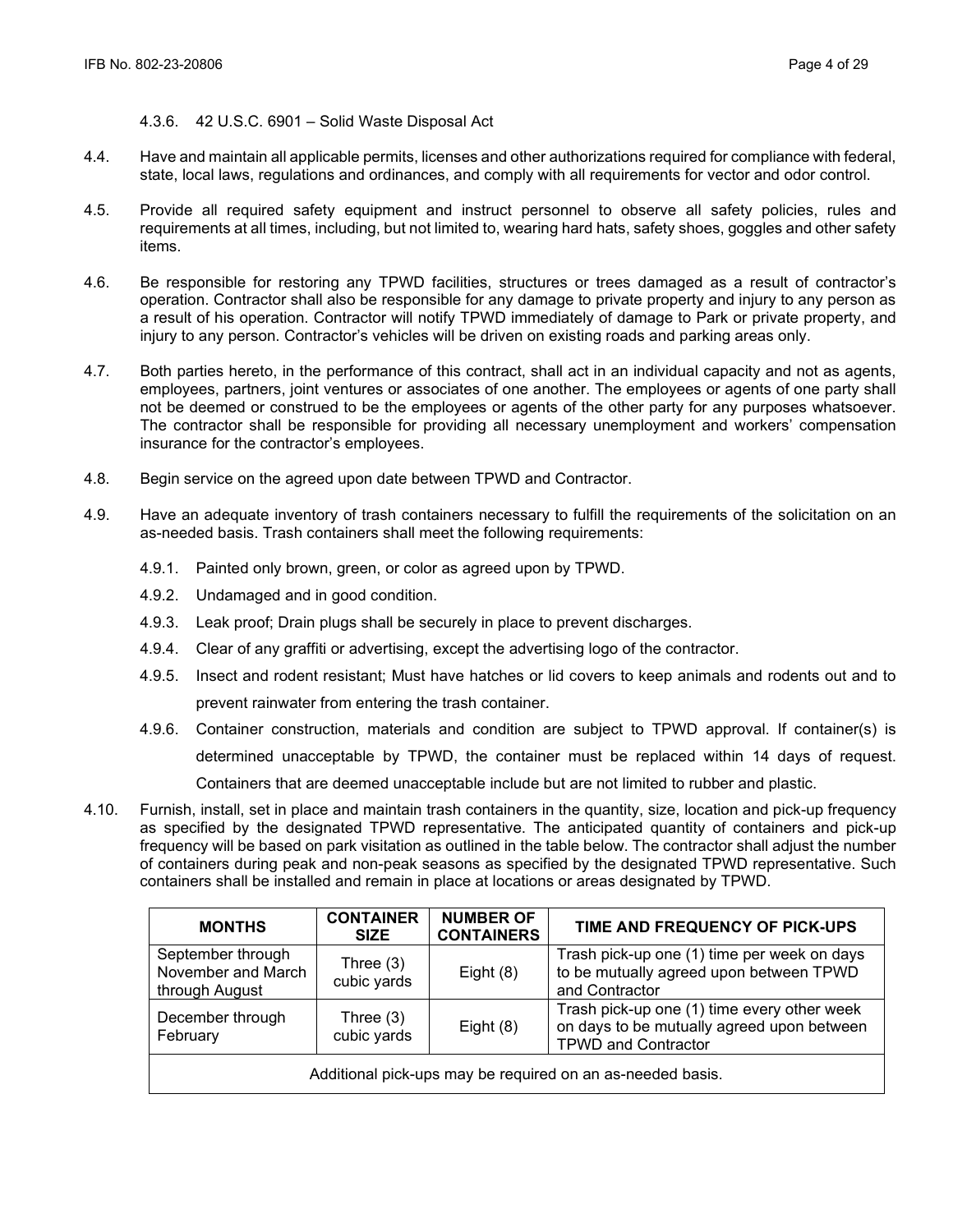- 4.11. Provide service including, but not limited to, delivery, emptying containers and haul off of trash between the hours of 8:00 A.M. and 5:00 P.M. CT on designated collection days or as specified by the designated TPWD representative. When holidays fall on a scheduled pickup day, pickups shall occur on the following day.
- 4.12. Adjust the quantity of containers, size of containers and frequency of pick-ups as requested by the designated TPWD representative. *(Note: TPWD reserves the right to add or decrease the number of containers, change the size of the containers, and/or adjust the frequency of pickups, based upon actual needs/usage for the life of the contract.)*
	- 4.12.1. Weekly pick-up totals may vary as each period requires, however off-season and peak pricing shall remain at a flat monthly fee.
	- 4.12.2. Extra pick-up trips must be provided on an as needed basis as requested by TPWD. Additional pickups requested by TPWD will be charged in addition to the monthly rate at the quoted price on page 2 of the solicitation document.
- 4.13. Adjust the monthly charge and amount based on the applicable unit price bid, quantity and size of containers, and frequency of pick-ups.
- 4.14. Collect trash from all containers when and as requested by the designated TPWD representative. Each pickup shall include servicing all containers, whether filled or not. Contractor shall provide more or fewer pick-ups at the bid price per pick-up as requested by the designated TPWD representative.
- 4.15. Ensure the container area is kept clean. Immediately clean up any spillage of solid waste materials in the collection operation.
- 4.16. Provide necessary maintenance and/or periodic change out and cleaning of containers to keep them in operating condition, including repairs to containers, cleaning and painting to maintain sanitary conditions. Provide replacement trash containers during any off-site maintenance.
- 4.17. Haul solid waste materials in suitable vehicles.
- 4.18. Be responsible for disposal of contents in trash containers into a government approved and regulated landfill.

# **5. MINIMUM QUALIFICATIONS:**

A contract shall be awarded ONLY to a contractor who is experienced in providing the services contained herein. Awarded contractor shall meet the following minimum qualifications:

- 5.1. Must have been engaged in the business of providing the specified services for a minimum of three (3) years. Recent start-up businesses do not meet the requirements of this solicitation.
- 5.2. Complete *Exhibit A Company Profile, and Exhibit B Past Projects with Corresponding References***,**  and return with bid.
- 5.3. References must be verifiable by phone or email within ten (10) working days of bid evaluation.

**Note**: A start up business is defined as a new company that has no previous operational history or expertise in the relevant business and is not affiliated with a company that has that history of expertise.

#### **6. TPWD RESPONSIBILITIES:**

- 6.1. TPWD will designate a Contract/Project Manager upon contract award.
- 6.2. TPWD will furnish no material, labor, equipment, or facilities unless otherwise provided for in this contract.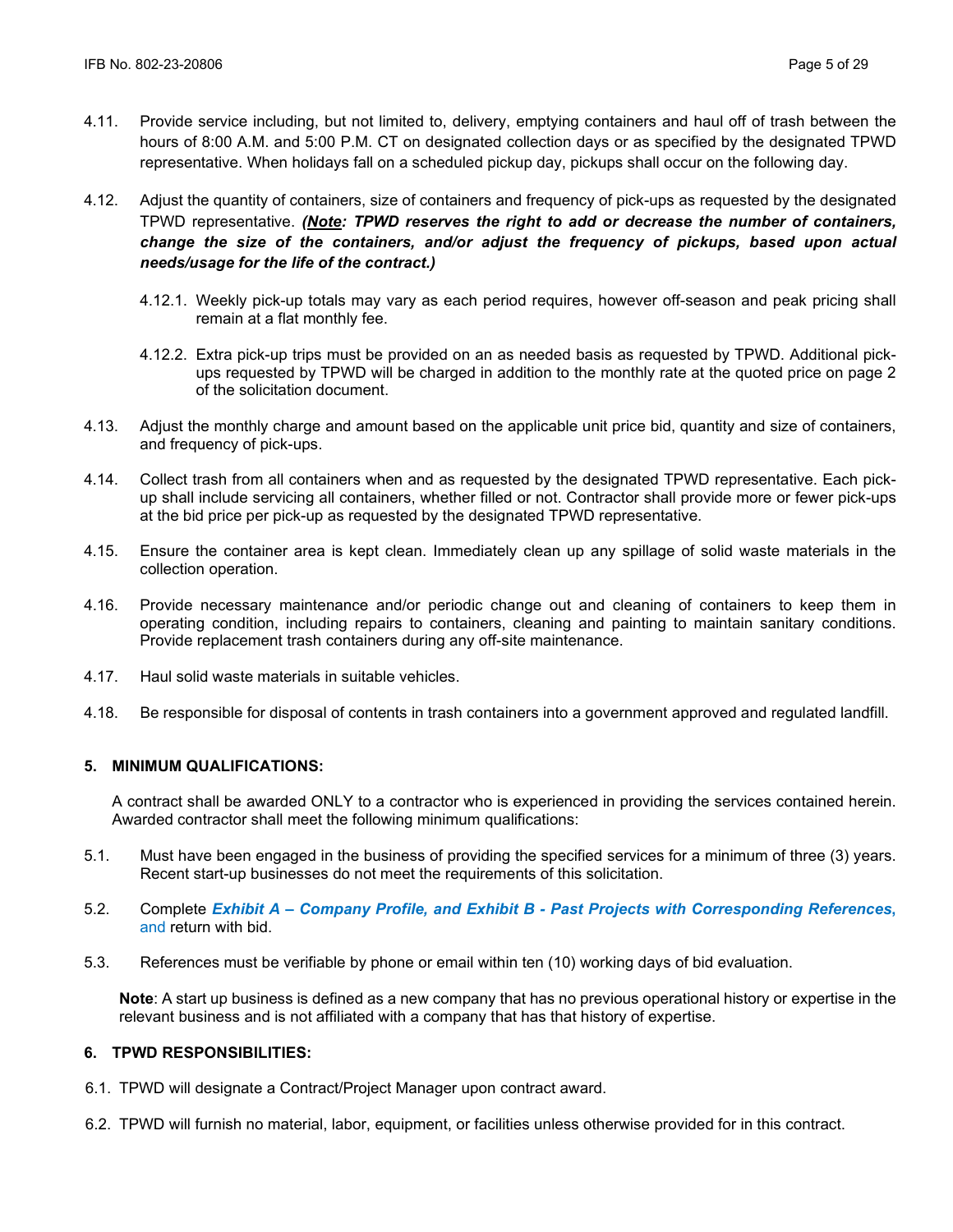- 6.3. TPWD will monitor vendor performance. Failure to provide services in accordance with requirements specified herein and the resulting contract(s) and adherence to the TPWD Terms and Conditions may be considered, by TPWD, as unsatisfactory performance by the contractor. An unsatisfactory performance may result in a negative vendor performance report, or cancellation of the contract or both. An unsatisfactory performance determination includes, but is not limited to:
	- 6.3.1. One service 'call back' to correct the same problem within 30 calendar days.
	- 6.3.2. Contractor fails to provide removal and disposal of trash based upon the frequency of requirements as mutually agreed.
		- 6.3.2.1. If Contractor does not provide the removal and disposal of trash based on the frequency of requirements as mutually agreed upon, TPWD may deduct a prorated amount based on the daily rate for type of container that was not removed or replaced.

## **7. PRICE ADJUSTMENT:**

- 7.1. Renewal Escalation: Price increases may be allowed with an approved justification at renewal upon mutual agreement of both parties, not to exceed five percent. TPWD reserves the right to accept the proposed price, to propose an alternate price, or to terminate the contract for convenience.
- 7.2. Landfill Disposal Fees: Price of the contract may be adjusted periodically because of increases in landfill disposal fees. Any request for price increase must contain sufficient documentation to (1) justify the need for an increase, (2) identify the amount of increase in disposal fees, and (3) show that the increase in fees is applicable to all users of the disposal site. Only one increase per 12-month period will be considered. Upon receipt of request for price increase, TPWD reserves the right to (1) approve the request or some percent thereof, (2) disapprove the request for lack of supporting documentation, or (3) terminate the contract for convenience.
- **8. SAFETY**: ALL EQUIPMENT USED ON GOVERNMENT PROPERTY WILL BE IN ACCORDANCE WITH O.S.H.A. REGULATIONS. ALL SAFETY EQUIPMENT WILL BE USED AT ALL TIMES WHEN OPERATING EQUIPMENT ON GOVERNMENT PROPERTY.
- **9. ADDITIONAL SERVICES:** Where found to be in the best interest of TPWD, this contract may be amended in writing to provide for additional services, provided that such additional services are within the original scope and intent of the contract. For example, roll-off containers of various sizes are needed during the term of contract. In such cases, the contractor shall provide a written quotation. TPWD contracting section will execute an amendment for additional services, no additional services shall be performed without a fully executed amendment to the contract.
- **10. QUANITIES:** Quantities listed are projected order quantities. TPWD reserves the right to increase or decrease quantities prior to award depending on bid results and budget constraints.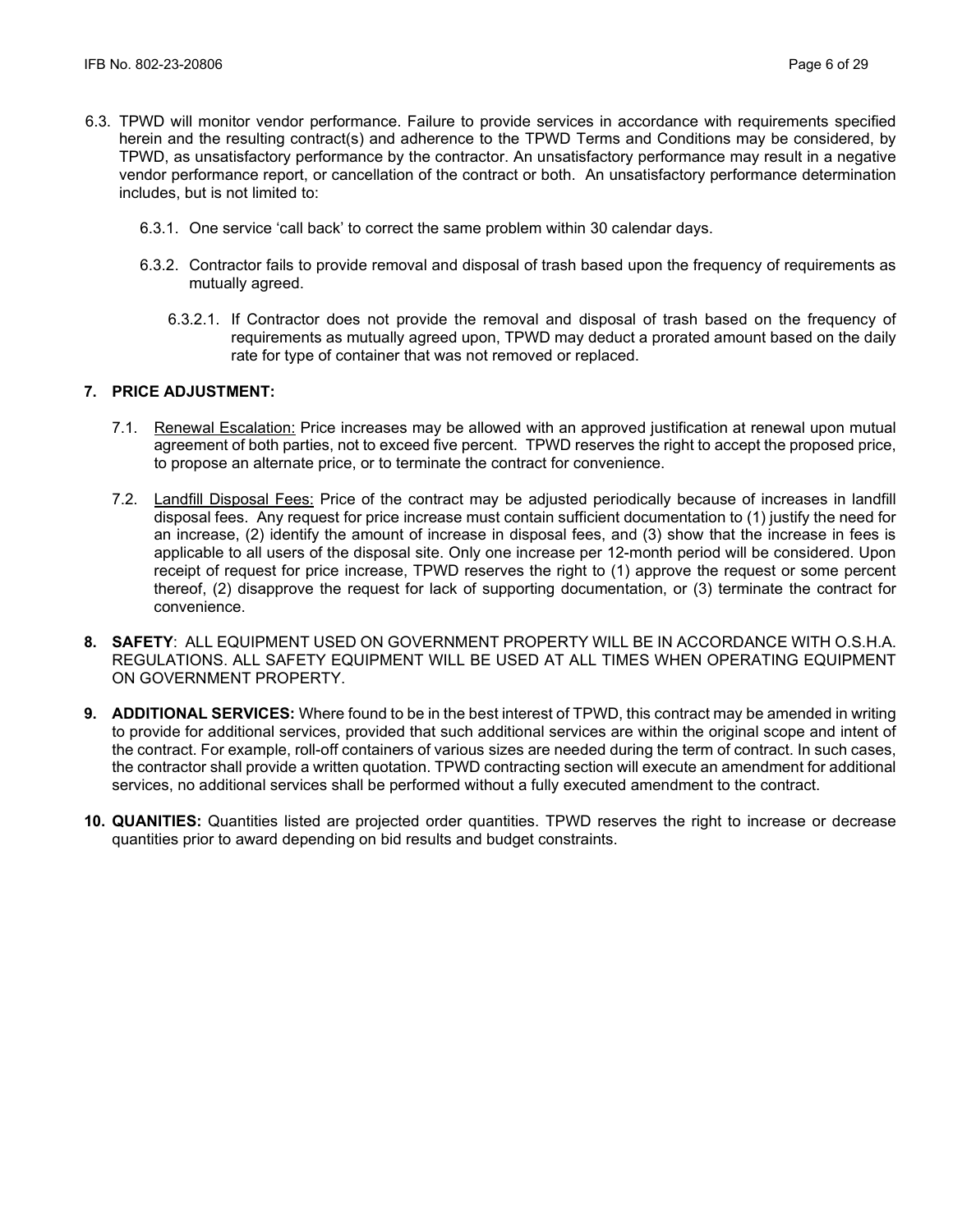## **11. INSURANCE:**

Contractor shall procure and maintain during the entire period of their performance under this contract the following minimum insurance.

| <b>Type of Insurance</b>                                               | <b>Each Occurrence/Aggregate</b>                            |
|------------------------------------------------------------------------|-------------------------------------------------------------|
| <b>Workers Compensation</b>                                            | Statutory                                                   |
| <b>Employer's Liability</b>                                            |                                                             |
| Bodily Injury by Accident                                              | \$500,000 Ea. Accident                                      |
| Bodily Injury by Disease                                               | \$500,000 Ea. Employee                                      |
| Bodily Injury by Disease                                               | \$500,000 Policy Limit                                      |
|                                                                        | \$500,000 Bodily Injury & Property Damage - Each Occurrence |
| <b>Commercial General Liability</b>                                    | \$1,000,000 Aggregate Limit                                 |
| General Aggregate Applies Per Project                                  | \$5,000 Medical Expense Each Person                         |
|                                                                        | \$500,000 Personal Injury & Advertising Liability           |
|                                                                        | \$1,000,000 Products / Completed Operations Aggregate Limit |
| <b>Automobile Liability</b><br>All Owned, Hired and Non-Owned Vehicles | \$500,000 Combined Single Limit                             |

*Note: Workers' Compensation is required by an "employer" which is defined as "a person who employs one or more employees." If respondent has no employees, such insurance is not required. If respondent claims they have no employees, TPWD will require a statement to that fact.*

Policy must contain an additional insured endorsement: *The State of Texas, acting through Texas Parks and Wildlife Department and its officers and employees, is listed as an additional insured and loss payee.*

Prior to the commencement of the job and not later than ten (10) days following award, the Contractor shall furnish to TPWD, for approval, a certificate of insurance as proof that the required insurance is in full force and effect.

**The certificate of insurance shall be sent to: Purchasing & Contracting, Texas Parks & Wildlife Department, 4200 Smith School Road, Austin, Texas 78744; [purchasing@tpwd.texas.gov](mailto:purchasing@tpwd.texas.gov) or may be faxed to (512) 389- 4677.**

## **12. INQUIRIES:**

12.1. CONTACT: All requests, questions, or other communications about this Solicitation shall be made in writing to TPWD's Purchasing Department, addressed to the following person:

> Judy Ahrens, Purchaser **Phone: (512) 718-3703** Texas Parks & Wildlife Department Fax: (512) 389-4677 4200 Smith School Road, Austin, Texas 78744 [Purchasing.Bidbox](mailto:Purchasing.Bidbox@tpwd.texas.gov)[@tpwd.texas.gov](mailto:Purchasing.Bidbox@tpwd.texas.gov)

- 12.2. CLARIFICATIONS: TPWD will allow written requests for clarification of this Solicitation. Questions may be faxed or e-mailed to the point-of-contact listed above **a minimum of 5 days before the specified date listed on the IFB Cover Page (Page 1). Answers to questions shall be provided by an Addendum, it is the responsibility of interested parties to periodically check the ESBD and TPWD websites for updates/addenda to this solicitation prior to submitting a bid.** Questions should be submitted in the following format: a) Reference the Solicitation number; b) Reference the Section number, Page number, Paragraph number, and Text of passage being questioned; and c) Question.
- 12.3. PROHIBITED COMMUNICATIONS: Upon issuance of this solicitation, TPWD, its representative(s), or partners will not answer questions or otherwise discuss the contents of this Solicitation with any potential Respondent or their representative(s), except for the written inquires described in *Section 12.2* above. Attempts to ask questions by phone or in person will not be allowed or recognized as valid. **Failure to observe this restriction may disqualify respondent**. Respondent shall rely only on written statements issued through or by TPWD's purchasing staff. This restriction does not preclude discussions between affected parties for the purposes of conducting business unrelated to this solicitation.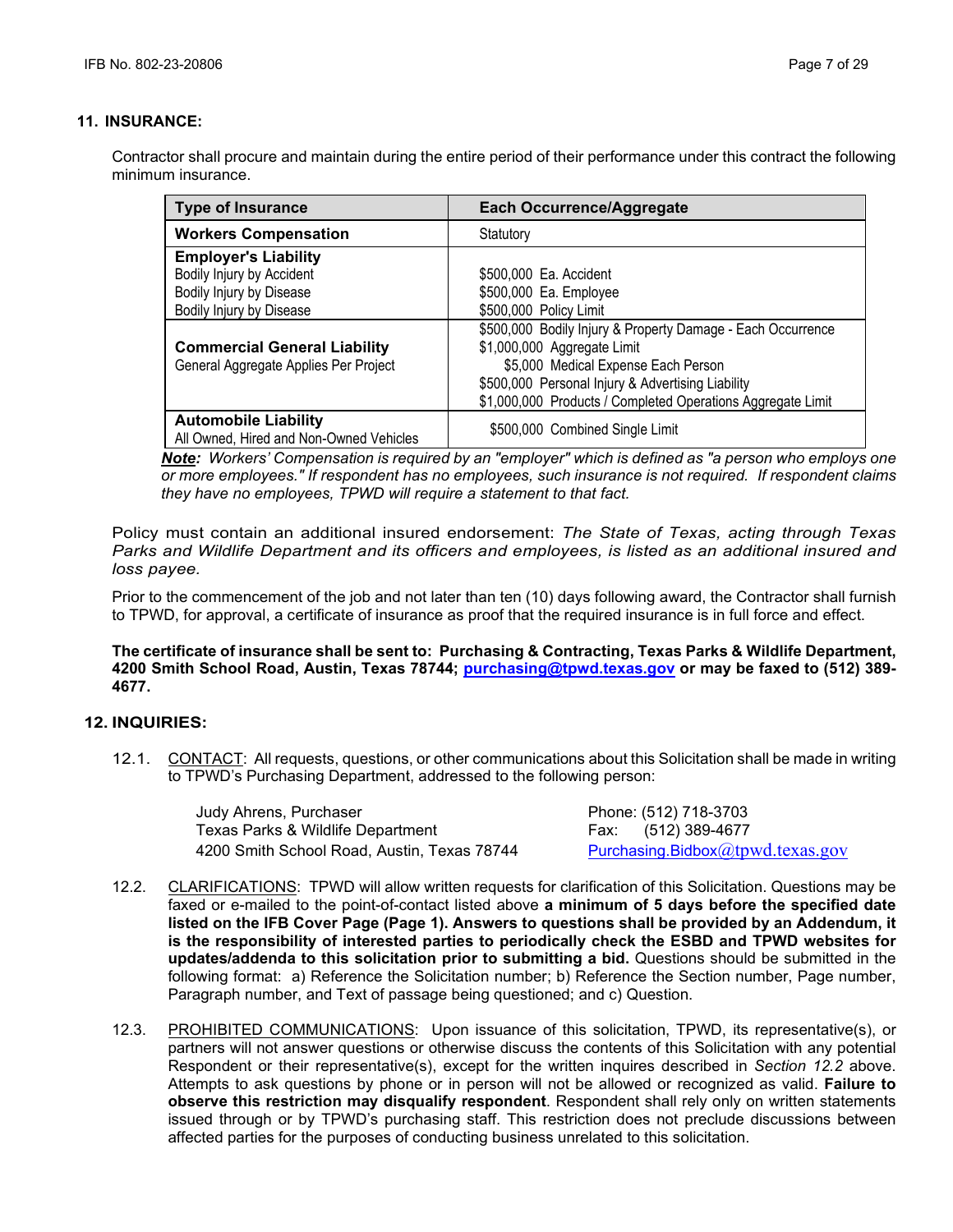## **13. DELIVERY AND ACCEPTANCE:**

- 13.1. **Project Completion Delays:** If delay is foreseen, Contractor shall give written notice to TPWD. Default in promised Completion without accepted reasons or failure to meet specifications authorizes TPWD to purchase services of this contract elsewhere and charge any increased costs for the services, including the cost of re-soliciting, to the Contractor.
- 13.2. **Acceptance:** All services performed will be subject to acceptance inspection upon completion. Acceptance inspection will not take more than five (5) working days, weather permitting. Vendor will be notified within this time frame of any units not delivered in full compliance with the purchase order specifications.

## **14. BID RESPONSE INSTRUCTIONS:**

## 14.1. **Bid Submission**:

- 14.1.1. Submission Deadline: All bids shall be received and time stamped at TPWD **prior** to 2:00 PM Central Time on the "Bid Opening" date specified on the IFB Cover Page (page 1). Late bids will not be considered under any circumstance and will be returned.
- 14.1.2. General Format: Respondent shall submit one (1) bid response, signed dated and completed.
- 14.1.3. Bid Delivery: Bids may be returned via email to **[Purchasing.BidBox@tpwd.texas.gov,](mailto:Purchasing.BidBox@tpwd.texas.gov)**  mail, hand-delivery or fax to (512) 389-4677.
- 14.1.4. Bids returned by mail or hand delivery should be placed in a sealed envelope and correctly identified with IFB number, submittal deadline/opening date and time. Bids returned by fax should include a fax cover sheet correctly identified with IFB number, submittal deadline/opening date and time. It is the Bidder's responsibility to appropriately mark and deliver the bids to TPWD by the specified date.
- 14.1.5. Respondents are responsible for all costs of bid preparation.
- 14.2. **Bid Content:** Below is a summary of required and requested information. Bids submitted without this information will be evaluated accordingly. TPWD reserves the right, in its sole judgment and discretion, to waive minor technicalities and errors in the best interest of the state.
	- 14.2.1. Bid Form: Respondent must submit the IFB form, signed, dated and completed. *Failure to submit this information will result in disqualification of bid.*
	- 14.2.2. Exhibit A: Company Profile
	- 14.2.3. Exhibit B: Past Projects With Corresponding References

## **15. EVALUATION AND AWARD:**

- 15.1. An award will be made on an all or none basis. Only responses submitted by the bid opening, with required submittal documents and meeting qualifications will be considered. Failure to submit the required information may be cause for rejection of the bid response. TPWD reserves the right to waive informalities and minor irregularities in bids received.
- 15.2. TPWD reserves the right to consider respondent qualifications, equipment, facility, references; conduct studies and other investigations as necessary to evaluate any response; request additional relevant information; disqualify bid based on unsatisfactory reference checks, reports and records of service.
- 15.3. Award: TPWD will award a Contract to the respondent whose quote is considered to be the Best Value to TPWD, price and other factors considered. The following factors may be used to evaluate bids:
	- 15.3.1. Lowest Price
	- 15.3.2. Ability, Qualifications and Experience Meeting or Exceeding the Requirement
	- 15.3.3. Delivery / Service Schedule
	- 15.3.4. Past Performance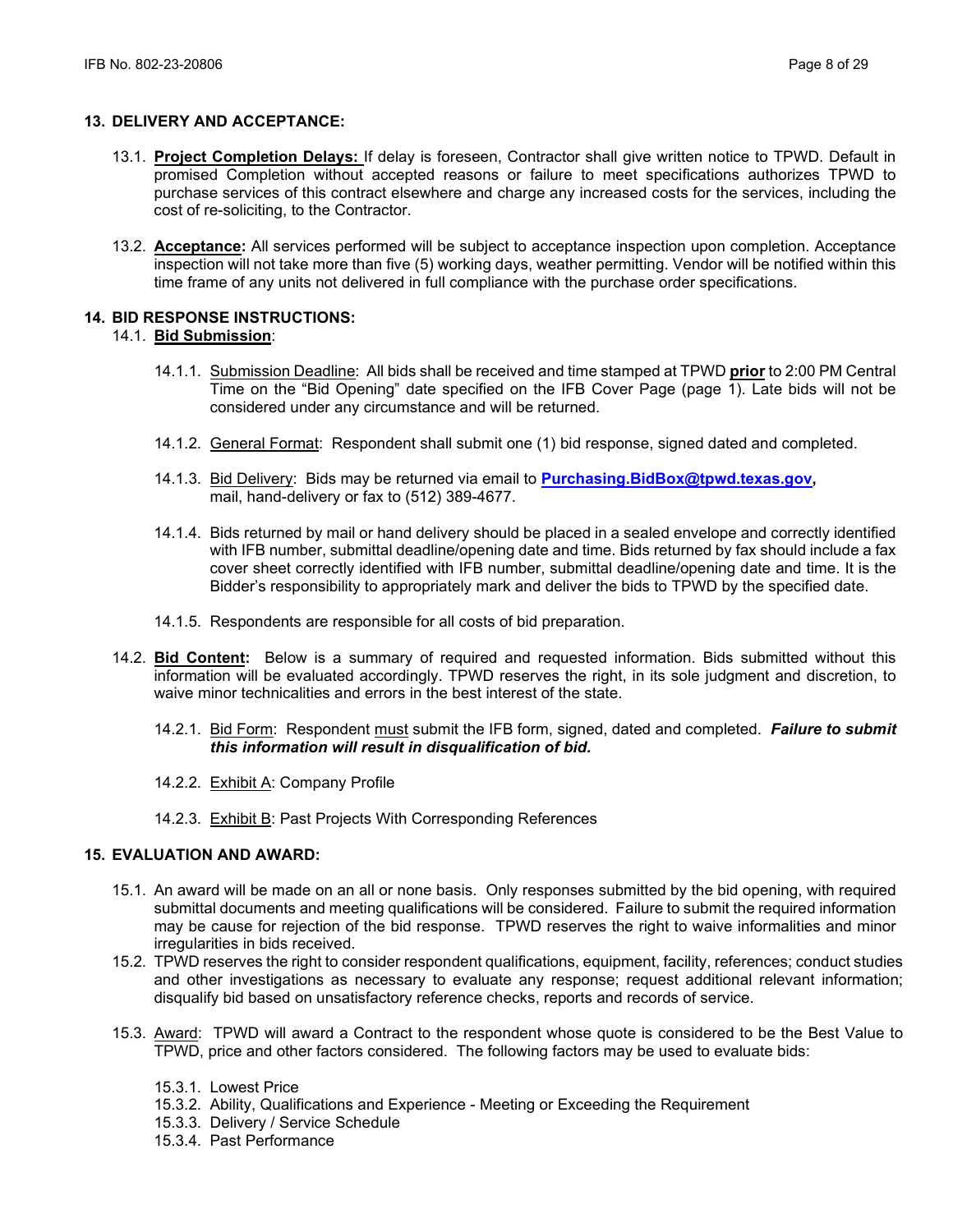## **16. INVOICING AND PAYMENT**

The following procedures apply to invoicing and payment in addition to those listed in the *General Terms and Conditions, Para. 9:*

- 16.1. Contractor to submit invoice(s) to: Texas Parks & Wildlife, Accounts Payable, 4200 Smith School Road, Austin, Texas 78744.
- 16.2. Invoices must show:
	- 16.2.1. Name of Contractor exactly as shown on the contract, Texas Payee Identification Number (PIN), and correct "Remit to" address
	- 16.2.2. Name of receiving entity
	- 16.2.3. Contract/purchase order number
	- 16.2.4. Description, quantity, unit of measure, unit price, extended price of each item
	- 16.2.5. Total price
	- 16.2.6. Discount, if applicable, extended and deducted to arrive at a NET TOTAL for invoice
	- 16.2.7. Attach supporting documentation, if required

16.3.Payment:

- 16.3.1. Contractor will be paid for the services performed as invoiced. If another payment mechanism is agreed to by the parties, then contractor will be paid in accordance with the agreement approved by the parties.
- 16.3.2. Payment normally will be made to the Contractor within 30 days after receipt of a properly prepared invoice or the receipt of and the acceptance of services ordered, whichever is later. State agencies are required by state law to pay properly submitted invoices within 30 days or the Contractor may charge a late payment fee established by law.
- 16.3.3. Payments for services purchased with state appropriated funds will be made through state warrants issued by the Comptroller of Public Accounts. Payments by qualified ordering entities will be made through the entities local payment system.

Electronic payment may be available through some ordering entities. Contact Accounts Payable at 512-389-4833 for additional information.

## **17. BIDDER AFFIRMATION**

Bidder has not given, offered to give, nor intends to give at any time hereafter any economic opportunity, future employment, gift, loan, gratuity, special discount, trip, favor, or service to a public servant connection with the submitted bid.

Pursuant to Texas Government code, Title 10, Subtitle D, Section 2155.004(a), the bidder has not received compensation for participation.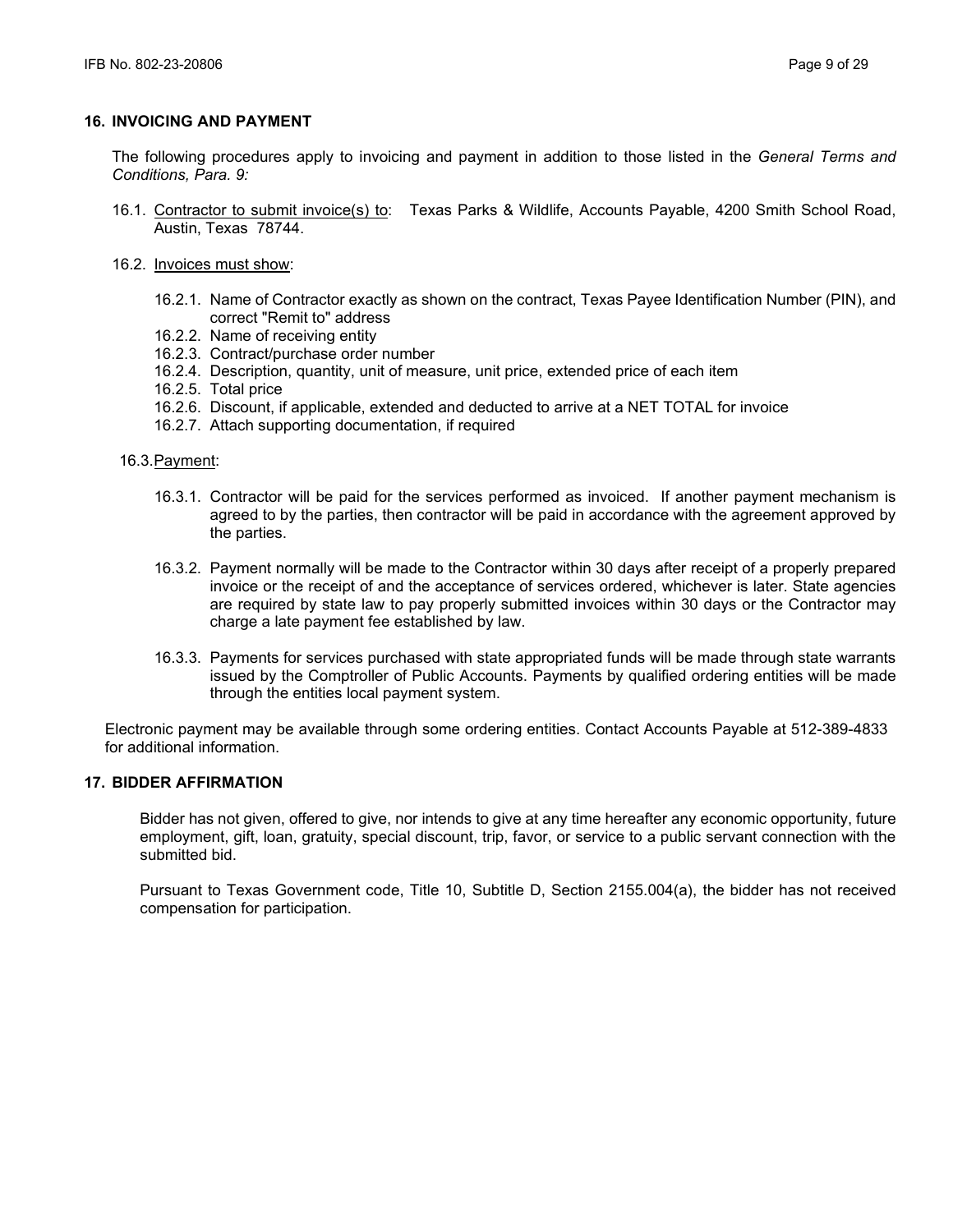## **EXHIBIT A- COMPANY PROFILE**

**Respondent shall use this exhibit (or a reasonable facsimile) to clearly demonstrate how they meet the requirements set forth in this IFB.** This form may be modified as needed to comply with the requirement to document company information. *Failure to return this exhibit (or a reasonable facsimile) may result in the proposal being considered non-responsive.*

| <b>Company Name:</b>                                                                                                         |  |                                       |  |
|------------------------------------------------------------------------------------------------------------------------------|--|---------------------------------------|--|
| <b>Number Years in Business:</b>                                                                                             |  | <b>Number of</b><br><b>Employees:</b> |  |
| Principal place of business (Corporate Headquarters):                                                                        |  |                                       |  |
| <b>Address:</b>                                                                                                              |  |                                       |  |
| City, State, Zip:                                                                                                            |  |                                       |  |
| Facility responsible for servicing the contract:                                                                             |  |                                       |  |
| <b>Address:</b>                                                                                                              |  |                                       |  |
| City, State, Zip:                                                                                                            |  |                                       |  |
| Contact Person regarding company's proposal submission to the solicitation:                                                  |  |                                       |  |
| Name / Title:                                                                                                                |  |                                       |  |
| <b>Phone Number:</b>                                                                                                         |  | <b>Fax Number:</b>                    |  |
| <b>Email Address:</b>                                                                                                        |  |                                       |  |
| Personnel who will be responsible for the management and day-to-day operations of the services<br>solicited in this IFB.     |  |                                       |  |
| Name/Title:                                                                                                                  |  |                                       |  |
| Indicate if your company or any of its subsidiaries filed or met criteria for bankruptcy within last five<br>years.          |  |                                       |  |
| If yes, explain.<br><b>No</b>                                                                                                |  |                                       |  |
| Indicate if your company or any of its subsidiaries has been involved in litigation within last five years. If yes, explain. |  |                                       |  |
| Yes<br><b>No</b><br>If yes,<br>explain.                                                                                      |  |                                       |  |
| Description of firm's background, history, and qualifications: (You may attach additional page for this section.)            |  |                                       |  |
|                                                                                                                              |  |                                       |  |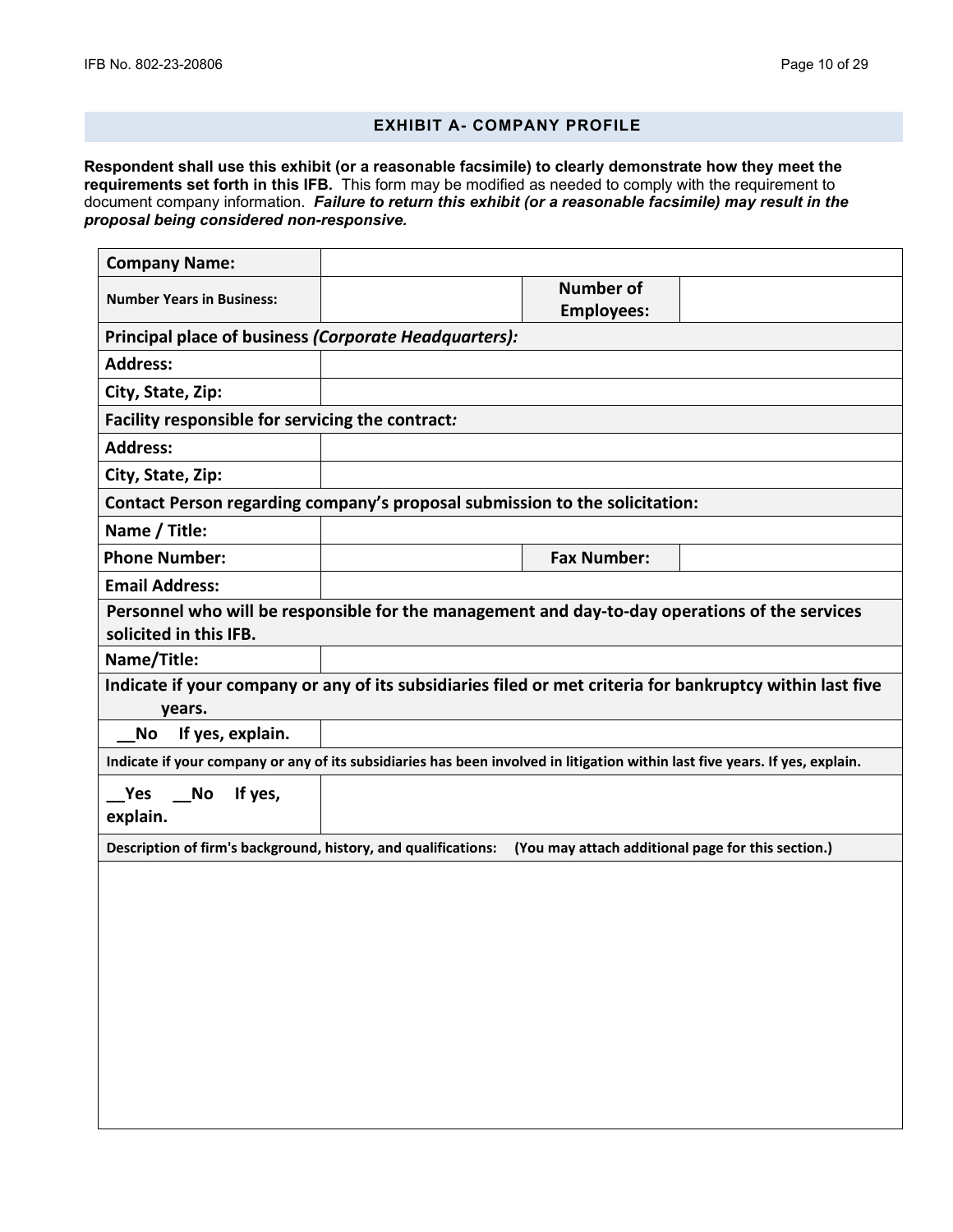## **EXHIBIT B – PAST PROJECTS WITH CORRESPONDING REFERENCES**

**Respondent Name: \_\_\_\_\_\_\_\_\_\_\_\_\_\_\_\_\_\_\_\_\_\_\_\_\_\_\_\_\_\_\_\_\_\_\_\_\_\_\_\_\_\_\_\_**

*Respondents shall use this exhibit (or reasonable facsimile) to provide a minimum* **of three (3) references** for jobs completed within the last five (5) years. The references shall illustrate recent experience successfully completing work of a similar nature and scope as the work described in this IFB. *Attention: Do NOT use TPWD staff or past work performed for TPWD as a "reference" in Exhibit B.* This form may be modified as needed to comply with the requirement to document company information. *Failure to return this exhibit (or a reasonable facsimile) may result in the proposal being considered non-responsive. TPWD reserves the right to check references prior to award. Any negative responses received may be grounds for disqualification of the proposal.*

#### REFERENCE 1:

| Company Name:                |  |
|------------------------------|--|
| Company Address:             |  |
| Contact Name/Title/Phone:    |  |
| Service Period:              |  |
| Brief Description of Project |  |
|                              |  |
|                              |  |
|                              |  |
|                              |  |
|                              |  |

#### REFERENCE 2:

| Company Name:                       |  |
|-------------------------------------|--|
| <b>Company Address:</b>             |  |
| Contact Name/Title/Phone:           |  |
| Service Period:                     |  |
| <b>Brief Description of Project</b> |  |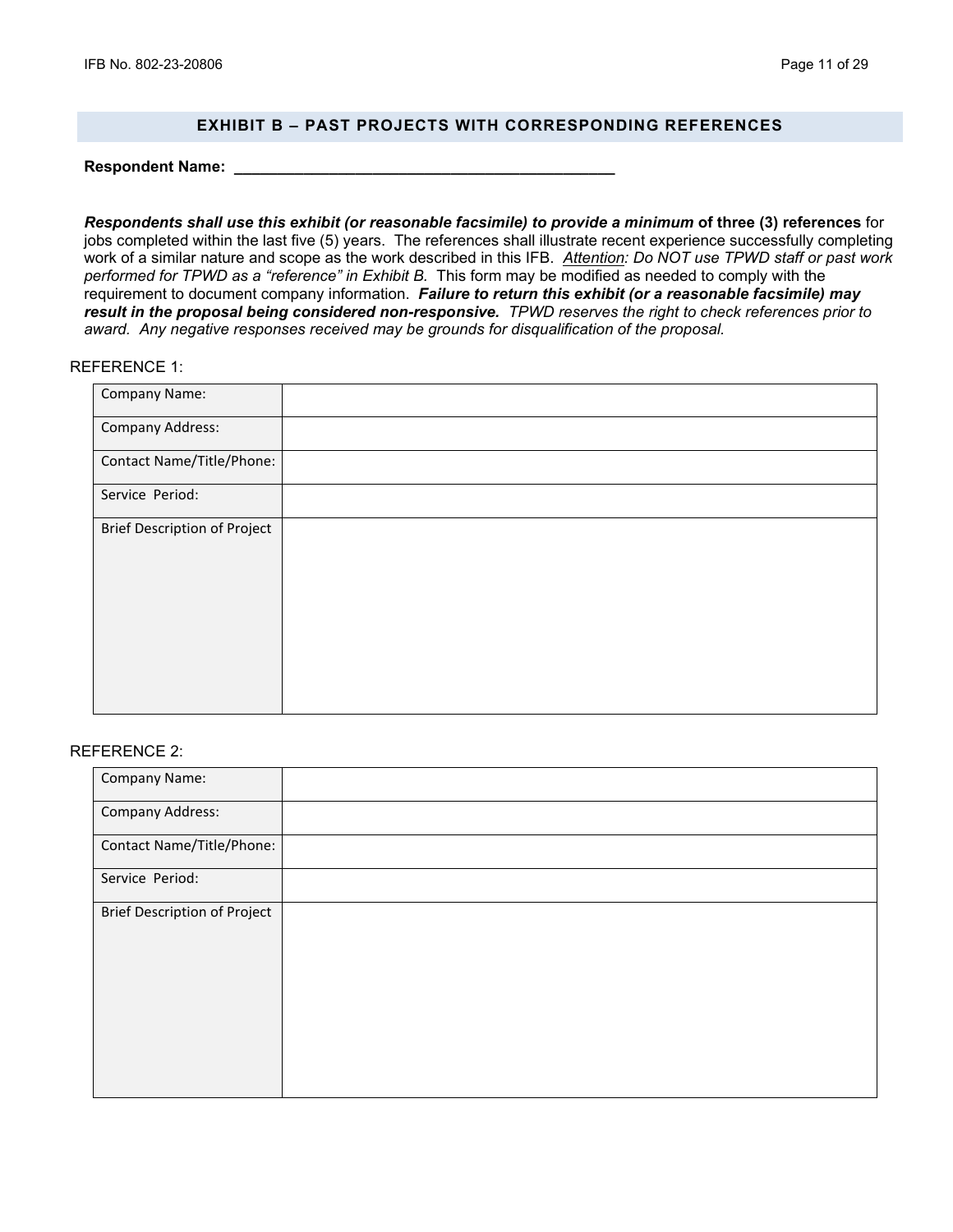## REFERENCE 3:

| <b>Company Name:</b>                |  |
|-------------------------------------|--|
| <b>Company Address:</b>             |  |
| Contact Name/Title/Phone:           |  |
| Service Period:                     |  |
| <b>Brief Description of Project</b> |  |

## REFERENCE 4:

| Company Name:                       |  |
|-------------------------------------|--|
| <b>Company Address:</b>             |  |
| Contact Name/Title/Phone:           |  |
| Service Period:                     |  |
| <b>Brief Description of Project</b> |  |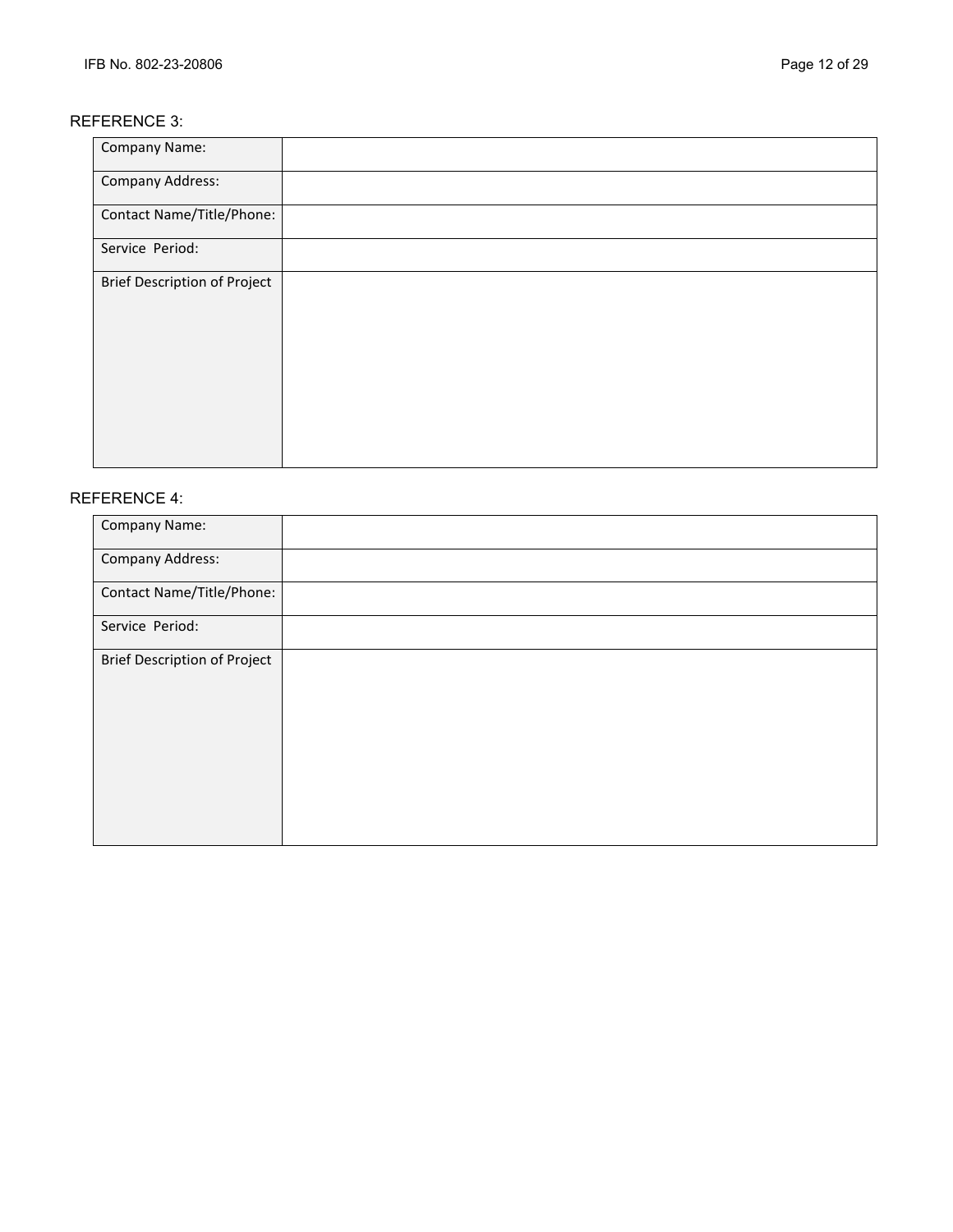# **GENERAL TERMS AND CONDITIONS**

#### MARCH 2022

#### (ITEMS BELOW APPLY TO AND BECOME A PART OF THE CONTRACT)

Any Contract awarded as a result of this solicitation will contain the General Terms and Conditions listed below in this Section. Subcontractors are also obliged to comply with these provisions.

- **1. DEFINITIONS:** As used throughout this solicitation, the following terms have the meaning set forth below. All other terms have the meaning set forth in Webster's II New College Dictionary.
	- 1.1. Bidder: An individual or entity that submits a bid. The term includes anyone acting on behalf of the individual or entity that submits a bid, such as an agent, employee and representative. See Respondent.
	- 1.2. Contractor: The individual, corporation, company, partnership, firm, or organization that has to furnish the materials and has to perform the work as stated in the solicitation.
	- 1.3. ESBD: The Electronic State Business Daily, which is available online at <http://www.txsmartbuy.com/esbd>.
	- 1.4. Gov't Code: The Texas Government Code.
	- 1.5. Owner: Texas Parks and Wildlife Department, an agency of the State of Texas.
	- 1.6. Party/Parties: Either the TPWD and Respondent separately or collectively.
	- 1.7. Respondent: Any person or Vendor who submits a Bid/Proposal/Offer in response to this solicitation.
	- 1.8. Services: Includes the use of labor, materials, facilities, equipment, and any other need that is necessary or incidental to the successful completion of the Contract.
	- 1.9. Subcontractor: Any supplier, distributor, Contractor, person, or firm furnishing to the Contractor, materials or services necessary or incidental to the performance of the Contract between TPWD and Contractor.
	- 1.10. TAC: The Texas Administrative Code, which is the publication for administrative rules.
	- 1.11. Texas Identification Number: A unique 11-digit number assigned by the Texas Comptroller of Public Accounts. When a Payee first contracts with a state agency, that Payee must provide either a federal Employer Identification Number (EIN) or a Social Security number (SSN). The Texas Identification Number (TIN) is based on this number. (Note: If Respondent does not have a TIN, or does not know their TIN, they may list their EIN or SSN on the "Texas Identification Number" line of the Vendor Information Block of their RFP, RFO, IFB or RFQ response.)
	- 1.12. TPWD: Texas Parks and Wildlife Department acting on behalf of the State of Texas.

## **2. SPECIFICATIONS:**

- 2.1. The goods/services provided shall be in accordance with the purchase specifications herein. TPWD will decide the answers to all questions that may arise as to the interpretation of the specifications and the quality, or acceptability of goods/services provided. TPWD will decide the rate of progress of the work and the acceptable fulfillment of the goods/service on the part of the Contractor.
- 2.2. Catalogs, brand names or manufacturer's references are descriptive only, and indicate type and quality desired. Bids/Proposals on brands of like nature and quality will be considered unless advertised under Texas Gov't Code §2155.067. If the Respondent is offering brands other than the references, response should show manufacturer, brand or trade name, and other description of product offered. If Respondent is offering brand(s) other than brand(s) specified, illustrations and complete description of product offered are requested to be made part of the bid. Failure to take exception to specifications or reference data will require Respondent to furnish specified brand names, numbers, etc.
- 2.3. Unless otherwise specified, items shall be new and unused and of current production.
- 2.4. Samples, when requested, must be furnished free of expense to the State. If not destroyed in examination, they will be returned to the Respondent, on request, at Respondent's expense. Each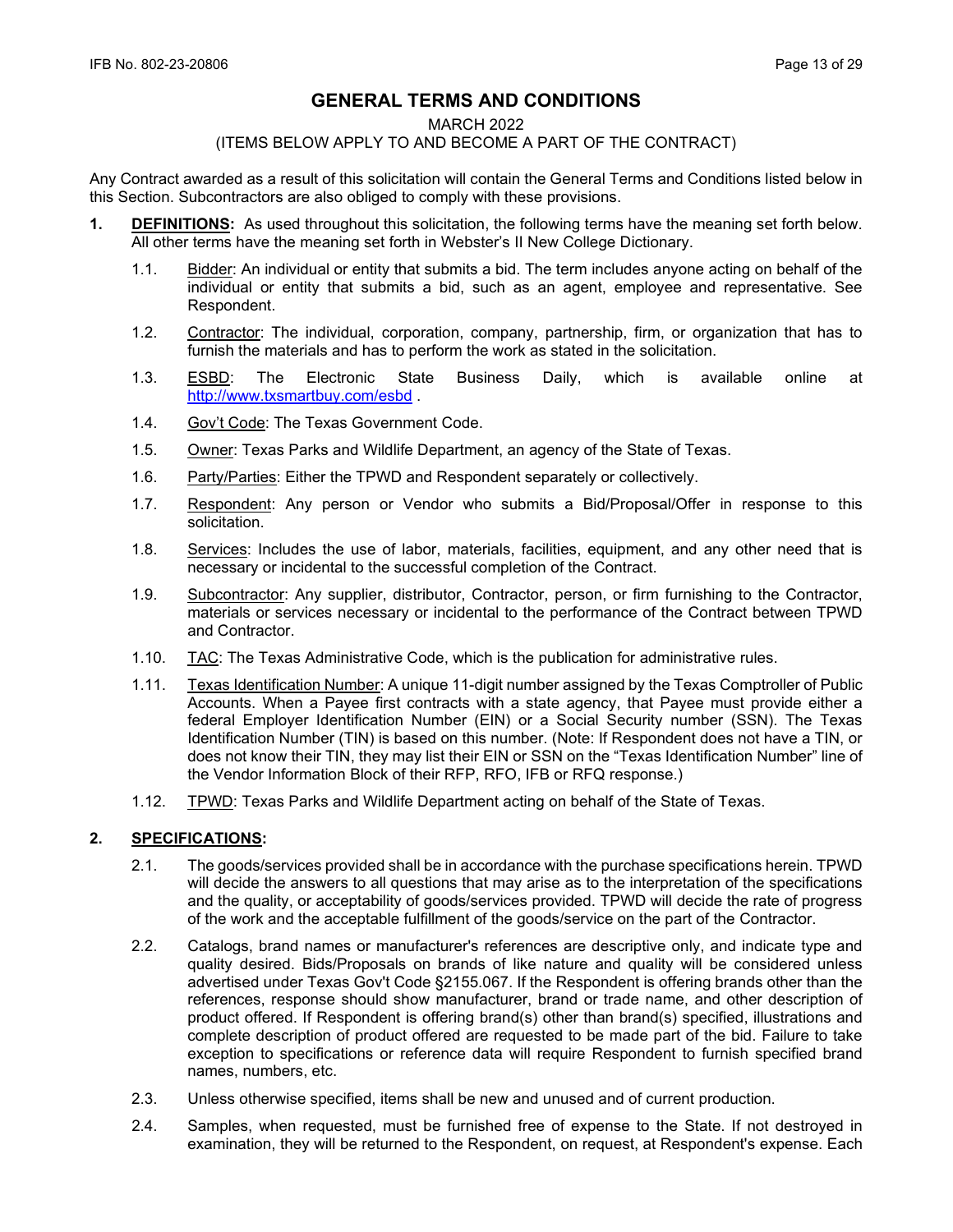sample should be marked with Respondent's name and address, and requisition number. Do not enclose in or attach response submission to sample.

- 2.5. The State will not be bound by any oral statement or representation contrary to the written specifications of this Solicitation.
- 2.6. Manufacturer's standard warranty shall apply unless otherwise stated in the solicitation.
- **3. AWARD OF A PURCHASE ORDER:** Standard Purchase Order Terms and Conditions apply. If a conflict exists between the standard Purchase Order Terms and Conditions and specific language in this solicitation, the language in the solicitation shall prevail.
	- 3.1. A response to a solicitation is an offer to Contract with TPWD based on the terms, conditions and specifications contained in the solicitation. Responses do not become Contracts unless and until they are accepted through an authorized TPWD designee by issuance of a Purchase Order.
	- 3.2. This procurement will be conducted in accordance with the State Purchasing Act, Title 10, Subtitle D, Chapters 2151 through 2177, of the Texas Gov't Code (TGC) and TPWD rules. Any Contract resulting from this procurement shall consist of one (1) document. This document will contain all of the rights and duties of the parties extracted from the relevant terms and conditions of this solicitation (including its attachments, exhibits, supplements, and addenda); the successful Contractor's response; any TPWD request for a Best and Final Offer; and any successful Contractor's Best and Final Offer, if applicable.
	- 3.3. Best Value TPWD will be the sole judge of best value. Award will be based on Best Value criteria and may include, but is not limited to:
		- 3.3.1. Best meets the goals and objectives of the solicitation as stated above.
		- 3.3.2. Best meets the quality and reliability of the proposed services.
		- 3.3.3. Effect of the proposed solution on agency productivity.
		- 3.3.4. Provides the most customer focused solution that will best meet the needs of the public.
		- 3.3.5. Experience in successfully providing services in this solicitation.
		- 3.3.6. Past Performance: A Respondent's past performance will be measured based upon pass/fail criteria in compliance with applicable provisions of Gov't Code §§2155.074, 2155.075, 2156.007, 2157.003, and 2157.125. Respondents may fail this selection criterion for any of the following conditions:
			- The Vendor has a score less than C or Legacy Unsatisfactory in the Vendor Performance System,
			- Currently under a Corrective Action Plan through the Texas Comptroller of Public Accounts (CPA),
			- Having repeated negative Vendor Performance Reports for the same reason,
			- Having Purchase Orders that have been cancelled in the previous 12 months for nonperformance (i.e., late delivery, etc.).
		- 3.3.7. Contractor performance information is located on the CPA web site at: [www.txsmartbuy.com/vpts.](http://www.txsmartbuy.com/vpts) CPA may conduct reference checks with other entities regarding past performance. In addition to evaluating performance through the Vendor Performance Tracking System (as authorized by 34 Texas Administrative Code §20.115), CPA may examine other sources of vendor performance including, but not limited to, notices of termination, cure notices, assessments of liquidated damages, litigation, audit reports, and non-renewals of Contracts. Any such investigations shall be at the sole discretion of CPA, and any negative findings, as determined by CPA, may result in nonaward to the Respondent.
- **4. UNIT PRICES:** Respondents must price per unit shown. Unit prices shall govern in the event of extension errors.
- **5. FREIGHT:** Quote FOB destination, freight prepaid and allowed unless otherwise stated within the specifications.
- **6. DELIVERY:**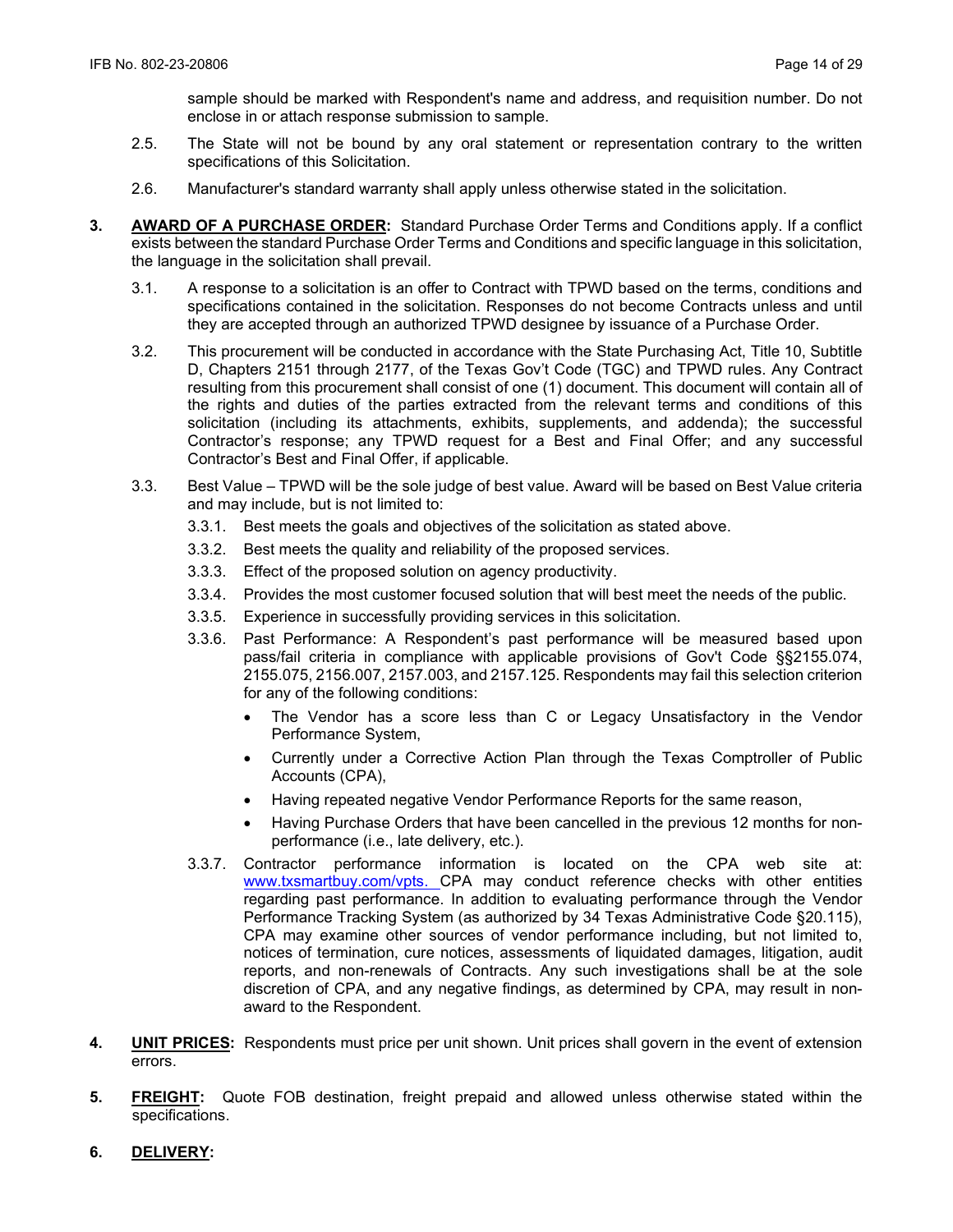- 6.1. Show number of days required to place material in receiving agency's designated location under normal conditions. Delivery days mean calendar days, unless otherwise specified. Failure to state delivery time obligates Respondent to deliver in 14 calendar days. Unrealistic delivery promises may cause solicitation to be disregarded.
- 6.2. If delay is foreseen, Contractor shall give written notice to the TPWD. Contractor must keep the TPWD advised at all times of status of order.
- 6.3. Default in promised delivery (without accepted reasons) or failure to meet specifications authorizes the TPWD to purchase supplies elsewhere and charge full increase, if any, in cost and handling to defaulting Contractor.
- 6.4. Substitutions: No substitutions permitted without written approval of TPWD.
- 6.5. Delivery shall be made during normal working hours only unless prior approval has been obtained from ordering agency. Normal working hours are 8:00 AM until 5:00 PM Monday through Friday except State and National holidays.

## **7. TESTING AND INSPECTION:**

- 7.1. TPWD may test and inspect goods and services purchased under the Contract to ensure compliance with the specifications of this solicitation and the Contract. TPWD may also test and inspect goods and services before they are purchased under the Contract. Authorized TPWD personnel shall have access to the Respondent's place of business for the purpose of inspecting the goods. To the extent practical, TPWD inspections will not disrupt the Respondent's daily operations. Tests shall be performed on samples submitted with the Bid/Proposal or on samples taken from regular shipments. All costs of testing and inspection shall be borne by the Respondent. In the event the goods tested fail to meet or exceed all conditions and requirements of the solicitation and Contract, the goods will be rejected in whole or in part, at the State's option, and returned to the Respondent or held for disposition at the Respondent's expense. Latent defects may result in cancellation of the Contract at no expense to the state.
- 7.2. If material fails to meet specifications, the Respondent will be notified by fax, mail, or e-mail. The Respondent will have ten (10) working days after receipt of the notification to remove the rejected material from state property. Material will be removed at the Respondent's expense. Material not removed in the allotted time period will be disposed by TPWD. The Respondent will be charged for all disposable expenses conducted by TPWD.
- **8. CHANGES:** TPWD may at any time, by a written order, make changes within the general scope of this Contract, in the definition of services to be performed, and the time (i.e., hours of the day, days of the week, etc.) and place of performance thereof. If any such change causes an increase or decrease in the cost of, or the time required for the performance of any part of the services under this Contract, whether changed or not changed by any such order, an equitable adjustment shall be made in the Contract price or time of performance or both and the Contract shall be modified in writing accordingly. Any claim by the Contractor for adjustment under this clause must be asserted within 30 days from the date of receipt by the Contractor of the notification of change, provided, however, that TPWD, if it decides that the facts justify such action, may receive and act upon such claims asserted at any time prior to final payment under this Contract. Failure to agree to any adjustment shall be a dispute concerning a question of fact within the meaning of the clause of this Contract entitled "Dispute Resolution."

#### **9. INVOICING AND PAYMENT:**

9.1 Invoices: In order to receive payment under the Contract, the Contractor must submit an original invoice to TPWD, which will be designated in the Purchase Order as the "Bill To" address. To be a proper invoice that may be accepted and paid, the invoice must include the following information and/or attachments: (1) Name and address of the Contractor. (2) The Contractor's Texas Identification Number (TIN). (3) The Contractor's invoice remittance address. (4) The Purchase Order number authorizing the delivery of products or services. (5) A description of what the Contractor delivered, including, as applicable, the time period, serial number, unit price, quantity, and total price of the products and services. If the invoice is for a lease, the Contractor must also include the payment number (e.g., 1 of 36).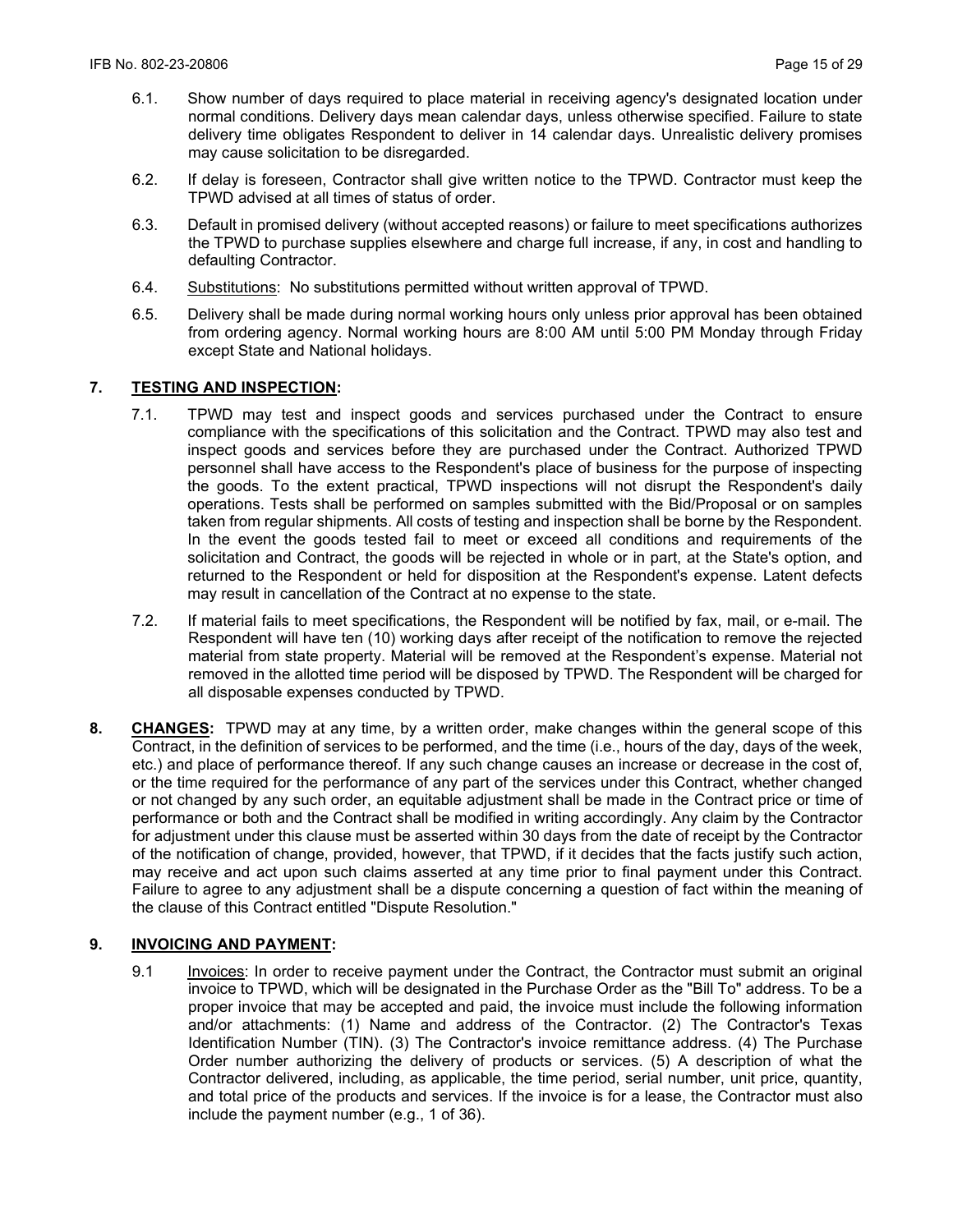- 9.2 Disputed Invoices: As stated above, the Contractor will receive notice of an error in an invoice submitted for payment by not later than the 21st day after the date the invoice was received by the TPWD. If an invoice dispute is resolved in favor of the Contractor, the Contractor is entitled to receive interest on the unpaid balance of the invoice, beginning on the date the invoice became overdue, pursuant to Gov't Code §2251. 021. If a dispute is resolved in favor of the TPWD, the Contractor shall submit a corrected invoice that must be paid in accordance with Section 2251.021. The unpaid balance accrues interest if the corrected invoice is not paid by the appropriate date.
- 9.3 Time and Manner of Payment: Pursuant to Texas Gov't Code Chapter 2251, payment by TPWD is overdue on the 31st day after the later of: (1) the date the TPWD receives the goods under the Contract; (2) the date the performance of the service under the Contract is completed; or (3) the date the TPWD receives the invoice for the goods or service. Payment by a political subdivision Customer whose governing body meets only once a month or less frequently is overdue on the 46th day after the later event of: (1) the date TPWD receives the goods under the Contract; (2) the date the performance of the service under the Contract is completed; or (3) the date TPWD receives the invoice for the goods or service.
- **10. PATENTS, TRADEMARKS, OR COPYRIGHTS: Respondent agrees to defend and indemnify the TPWD and State from claims involving infringement or violation of patents, trademarks, copyrights, trade secrets, or other proprietary rights, arising out of the TPWD's or the State's use of any good or service provided by the Respondent as a result of this solicitation.**
- **11. PROHIBITION ON LOBBYING:** The Respondent shall comply with the provisions of a federal law known generally as the Lobbying Disclosure Act, 2 U.S.C. §1601 et seq. By submitting a Bid/Proposal, the Respondent certifies that it shall not and has not used federally appropriated funds to pay any person or organization for influencing or attempting to influence any officer or employee of any federal agency, a member of Congress, officer or employee of Congress, or an employee of a member of Congress in connection with obtaining any federal Contract, grant, or any other award covered by 31 U.S.C. §1352. It also certifies that the Respondent shall disclose any lobbying with non-federal funds that takes place in connection with obtaining any federal award by completing and submitting Standard Form LLL.
- **12. ANTI-TRUST AND ASSIGNMENT OF CLAIMS:** The undersigned affirms under penalty of perjury of the laws of the State of Texas that (1) in connection with this Response, neither I nor any representative of the Respondent have violated any provision of the Texas Free Enterprise and Antitrust Act, Tex. Bus. & Comm Code Chapter 15; (2) in connection with this Response, neither I nor any representative of the Respondent have violated any federal antitrust law; and (3) neither I nor any representative of the Respondent have directly or indirectly communicated any of the contents of this Response to a competitor of the Respondent or any other company, firm, partnership or individual engaged in the same line of business as the Respondent. The successful Contractor hereby assigns to TPWD, any and all claims for overcharges associated with any contract resulting from this solicitation which arise under the antitrust laws of the United States 15 U.S.C.A., Section 1, et seq. (1973), and which arise under the antitrust laws of the State of Texas, Texas Business and Commercial Code Ann. Sec. 15.01, et seq. (1967).
- **13. DEBTS AND DELINQUENCIES:** As required by Gov't Code §2252.903, the Respondent agrees that any payments due under the Contract shall be directly applied towards eliminating any debt or delinquency is has to the State of Texas including, but not limited to, delinquent taxes, delinquent student loan payments, and delinquent child support.

#### **14. DISPUTE RESOLUTION:**

- 14.1. The dispute resolution process provided for in Chapter 2260 of Texas Gov't Code and TPWD regulations shall be used by TPWD and the Respondent to resolve all disputes arising under this Contract. The Contractor shall comply with such rules, as revised from time to time.
- 14.2. If the Contractor's claim for breach of Contract cannot be resolved informally with TPWD, it shall be submitted to the negotiation process provided in Chapter 2260. To initiate the process, the Contractor shall submit written notice, as required by Chapter 2260. The notice shall also be given to the individual identified in the Contract for receipt of notices. Any informal resolution efforts shall in no way modify the requirement or toll the timing of the formal written notice of a claim for breach of Contract required under § 2260.051 of Texas Gov't Code. Compliance by the Contractor with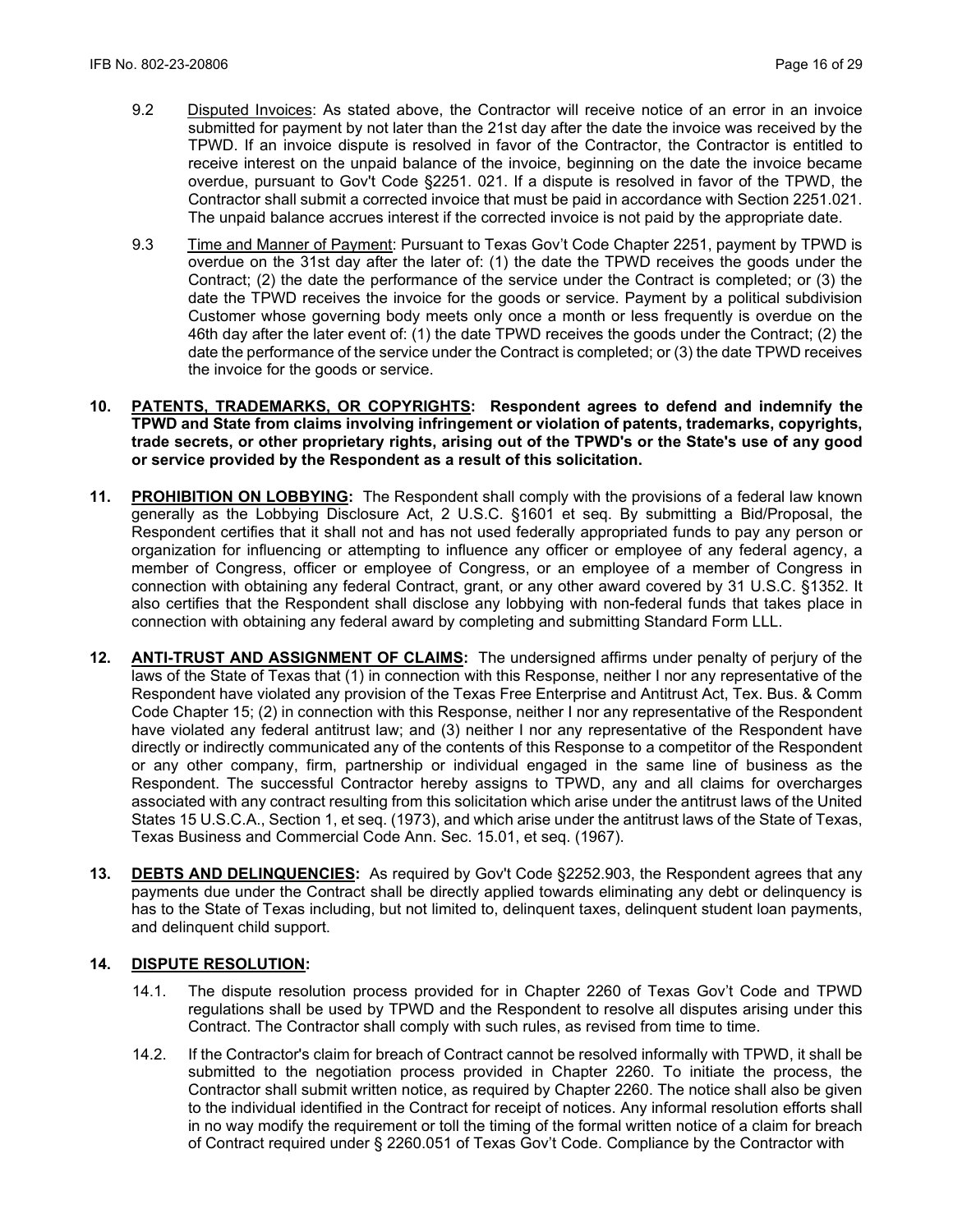Chapter 2260 is a condition precedent to the filing of a contested case proceeding under Chapter 2260.

- 14.3. The contested case process provided in Chapter 2260 is the Contractor's sole and exclusive process for seeking a remedy for an alleged breach of Contract by TPWD if the Parties are unable to resolve their disputes as described above.
- 14.4. Compliance with the contested case process provided in Chapter 2260 is a condition precedent to seeking consent to sue from the Legislature under Chapter 107, Civil Practices and Remedies Code. Neither the execution of the Contract by TPWD nor any other conduct of any representative of TPWD relating to the Contract shall be considered a waiver of sovereign immunity to suit.
- 14.5. Notwithstanding any other provision of the Contract to the contrary, unless otherwise requested or approved in writing by TPWD, the Contractor shall continue performance and shall not be excused from performance during the period any breach of Contract claim or dispute is pending under either of the above processes; however, the Contractor may suspend performance during the pendency of such claim or dispute if the Contractor has complied with all provisions of Gov't Code §2251.051, and such suspension of performance is expressly applicable and authorized under that law.
- **15. FRAUD, WASTE, AND ABUSE:** By submitting a Response to this Solicitation, the Respondent represents and warrants that it has read and understood and shall comply with CPA's Anti-Fraud Policy, found at: https://comptroller.texas.gov/about/policies/ethics.php, as such Policy currently reads and as it is amended throughout the term of the Contract.

## **16. NAME CHANGES AND SALES:**

- 16.1. If the Contractor changes its name or is sold to another entity, it must provide written notification to TPWD. The Contractor, in its notice, shall describe the circumstances of the name change or sale, state its new name, provide the new Tax Identification Number, and describe how the change will impact its ability to perform the Contract. If the change entails personnel changes for personnel performing the responsibilities of the Contract for the Contractor, the Contractor shall identify the new personnel and provide resumes to TPWD, if resumes were originally required by the Solicitation. TPWD may request other information about the change and its impact on the Contract and the Contractor shall supply the requested information within five (5) working days of receipt of the request.
- 16.2. TPWD may terminate the Contract due to a sale of or change to the Contractor that materially alters the Contractor's ability to perform under the Contract. The TPWD has the sole discretion to determine if termination is appropriate.

#### **17. CONTRACTOR RESPONSIBILITIES:**

- 17.1. Contractor agrees to comply with all terms and conditions contained in this solicitation and resulting Contract.
- 17.2. Contractor guarantees services offered will meet or exceed the written specifications identified in this solicitation.
- 17.3. Permits: Contractor shall be responsible, at the Contractor's expense, for obtaining any and all permits or licenses required by city, county, state, or federal rules, regulations, law, or codes that pertain to the Contract.
- 17.4. Electrical Items: All electrical items provided by the Contractor to TPWD under the Contract must meet all applicable OSHA standards and regulations, and bear the appropriate listing from UL, FMRC, or NEMA.
- 17.5. Executive Head: Pursuant to Gov't Code §669.003, the TPWD may not enter into a contract with a person who employs a current or former Executive Head of a state agency until four years have passed since that person was the executive head of the state agency. By submitting a Proposal, the Respondent certifies that it does not employ any person who was the Executive Head of a state agency in the past four years. If Section 669.003 applies, Respondent shall complete the following information in order for the response submission to be evaluated: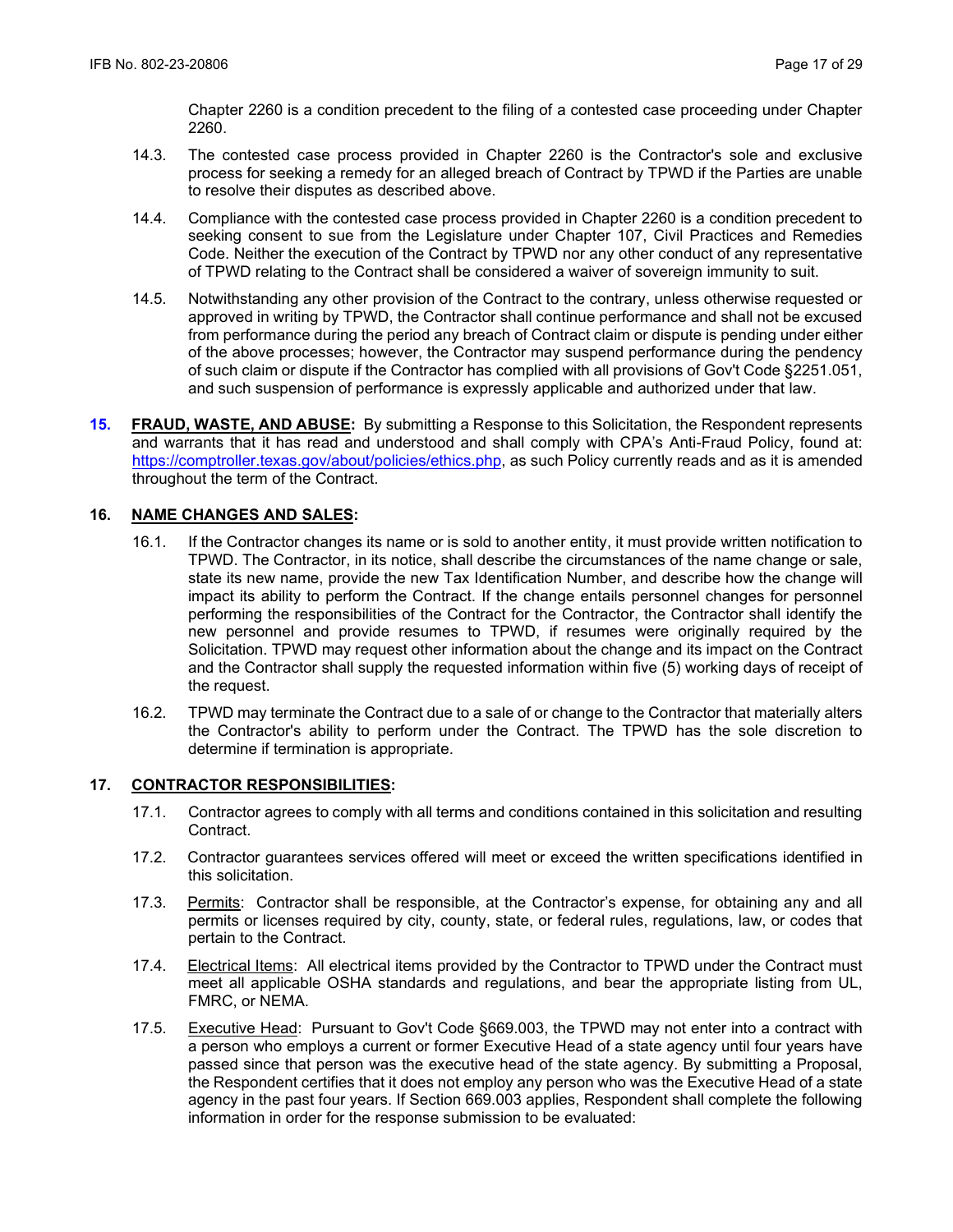| Name of former executive:             |
|---------------------------------------|
| Name of state agency:                 |
| Date of separation from state agency: |
| Position with Respondent:             |
| Date of employment with Respondent:   |

- 17.6. Contractor agrees to take precautions necessary to protect person or property against injury or damage and be responsible for such injury or damage.
- 17.7. Contractor agrees to comply with Federal law or State Worker's Compensation laws which are applicable to the work required or performed under this Contract and to pay or cause to be paid all compensation, medical or hospital bills which may become due or payable thereunder, and to protect and indemnify TPWD from and against any and all liability by reason of injury to employees of Contractor or subcontractor.
- 17.8. Contractor shall provide all labor, equipment, and materials (unless otherwise stated herein) necessary to furnish the goods or perform the service. All employees of the Contractor shall be a minimum of 17 years of age and experienced in the type of work to be performed. Only the Contractor and its employees will be allowed on state property during working hours.
- **18. TERMINATED CONTRACTS:** By submitting a Response, the Respondent certifies that it has not had a Contract terminated or been denied the renewal of any Contract for non-compliance with policies or regulations of any state or federally funded program within the past five (5) years nor is it currently prohibited from contracting with a governmental agency. If the Respondent does have such a terminated Contract, the Respondent shall identify each and provide an explanation for the termination.
- **19. INDEPENDENT CONTRACTOR:** The Contract shall not render the Contractor an employee, officer, or agent of the TPWD for any purpose. The Contractor is and shall remain an independent Contractor in relationship to the TPWD. The TPWD shall not be responsible for withholding taxes from payments made under the Contract. The Contractor shall have no claim against the TPWD for vacation pay, sick leave, retirement benefits, social security, worker's compensation, health or disability benefits, unemployment insurance benefits, or employee benefits of any kind.
- **20. RIGHT TO AUDIT / RECORDS RETENTION:** Under Section 2262.154 of the Texas Gov't Code, the State Auditor may conduct an audit or investigation of any entity receiving funds from the state directly under any Contract or indirectly through a subcontract under the Contract. The acceptance of funds by the Contractor or other entity or person directly under the Contract or indirectly through a subcontract under the Contract acts as acceptance of the authority of the State Auditor's Office, TPWD or any successor agency, under the direction of the legislative audit committee, to conduct an audit or investigation in connection with those funds. Under the direction of the legislative audit committee, the Contractor or other entity that is the subject of an audit or investigation by the State Auditor must provide the State Auditor with access to any information the State Auditor considers relevant to the investigation or audit. Contractor shall ensure that this paragraph concerning the State's authority to audit funds received indirectly by subcontractors through Contractor and the requirement to cooperate is included in any subcontract it awards. Contractor shall maintain and retain supporting fiscal and any other documents relevant to showing that any payments under these Contract funds were expended in accordance with the laws and regulations of the State of Texas, including but not limited to, requirements of the Comptroller of the State of Texas and the State Auditor. Contractor shall maintain all such documents and other records relating to this Contract and the State's property for a period of seven (7) years after the date of submission of the final invoices or until a resolution of all billing questions, whichever is later. Contractor shall make available at reasonable times and upon reasonable notice, and for reasonable periods, all documents and other information related to the work of this Contract. Contractor and the subcontractors shall provide the State Auditor with any information that the State Auditor deems relevant to any investigation or audit. Contractor must retain all work and other supporting documents pertaining to this Contract, for purposes of inspecting, monitoring, auditing, or evaluating by TPWD and any authorized agency of the State of Texas, including an investigation or audit by the State Auditor. Contractor shall cooperate with any authorized agents of the State of Texas and shall provide them with prompt access to all of such State's work as requested. Contractor's failure to comply with this Section shall constitute a material breach of this Contract and shall authorize TPWD and the State of Texas to immediately assess appropriate damages for such failure.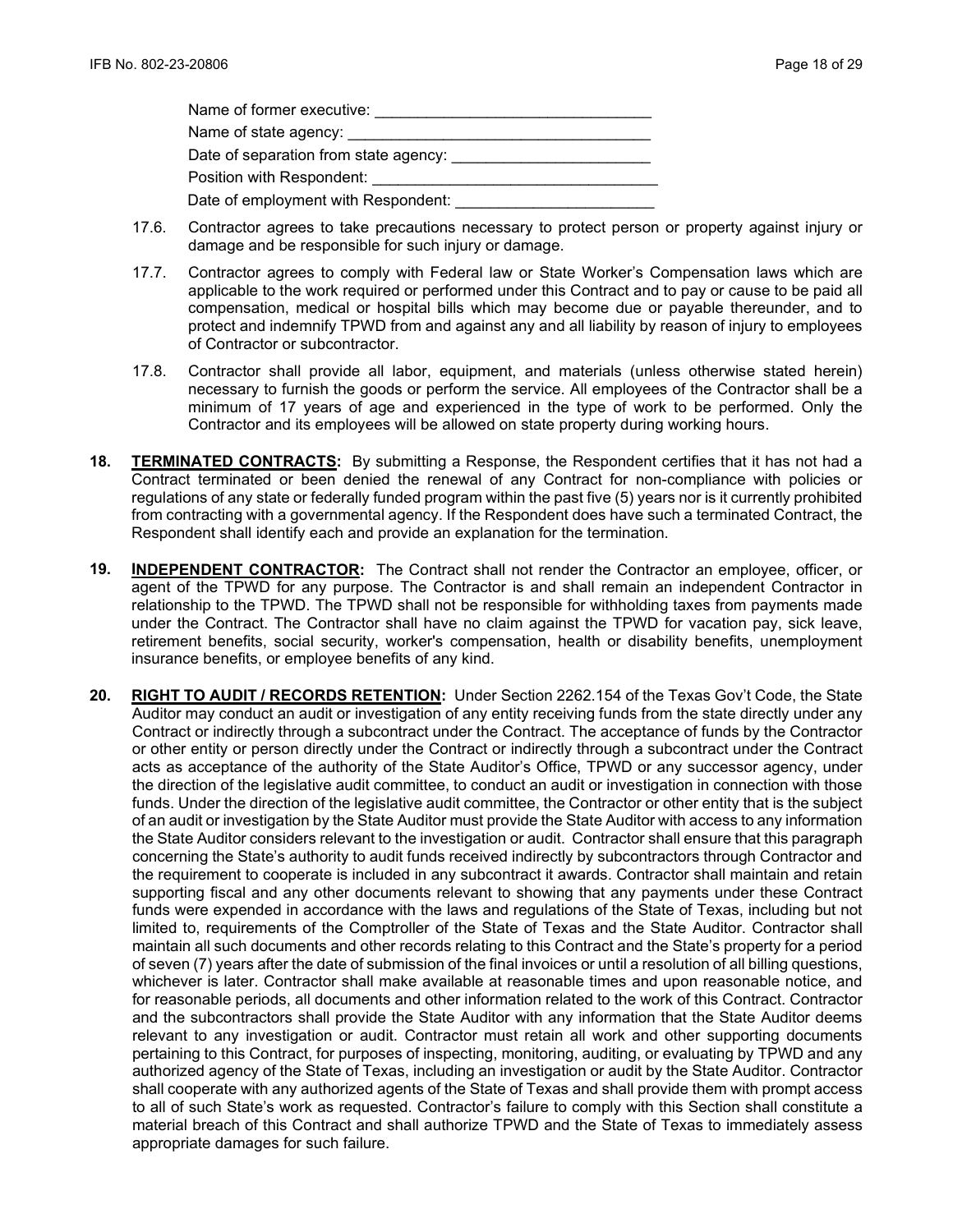**21. FORCE MAJEURE:** Neither Respondent nor TPWD shall be liable to the other party for any delaying, or failure of performance, of any requirement in the Contract caused by force majeure. The existence of such causes of delay or failure shall extend the period of performance until after the causes of delay or failure have been removed, provided the non-performing party exercises all reasonable due diligence to perform. Force majeure is defined as acts of God, fire, explosions, hurricanes, floods, epidemics, or pandemics, national or regional emergency, failures of transportation, or other causes that are beyond the reasonable control of either party and that by exercise of due foresight such party could not reasonably have been expected to avoid, and which, by the exercise of all reasonable due diligence, such party is unable to overcome. The burden of proof for the need of such relief shall rest upon the Contractor. To obtain release based on force majeure, the Contractor shall file a written request with TPWD reasonably promptly from the time the force majeure event occurs.

## **22. PROPRIETARY OR CONFIDENTIAL INFORMATION; TEXAS PUBLIC INFORMATION ACT:**

- 22.1. Any proprietary, trade secret or otherwise confidential information Respondent includes in its Proposal must be clearly labeled as proprietary or confidential information, and Respondent must identify the specific exception to disclosure in the Public Information Act (PIA). Merely making a blanket claim the entire Proposal is protected from disclosure because it contains some proprietary information is not acceptable and shall make the entire Proposal subject to release under the PIA. In order for TPWD to initiate the process of seeking an Attorney General opinion on the release of proprietary or confidential information, the specific provisions of the Proposal that are considered by the Respondent to be proprietary or confidential must be clearly labeled as described herein. Any information which is not clearly identified as proprietary or confidential shall be deemed to be subject to disclosure pursuant to the PIA.
- 22.2. Information, documentation, and other material in connection with this Response or any resulting Contract may be subject to public disclosure under the Texas Public Information Act, Chapter 552 of the Texas Gov't Code.
- 22.3. Contractor is required to make any information created or exchanged with the state pursuant to this Contract, and not otherwise excepted from disclosure under the Texas Public Information Act, available in a format that is accessible by the public at no additional charge to the state**.**
- **23. RIGHT TO DATA, DOCUMENTS AND COMPUTER SOFTWARE (STATE OWNERSHIP):** Any software, research, reports studies, data, photographs, negatives or other documents, drawings or materials prepared by Contractor in the performance of its obligations under this Contract shall be the exclusive property of the State of Texas and all such materials shall be delivered to the State by the Contractor upon completion, termination, or cancellation of this Contract. Contractor may, at its own expense, keep copies of all its writings for its personal files. Contractor shall not use, willingly allow, or cause to have such materials used for any purpose other than the performance of Contractor's obligations under this Contract without the prior written consent of the State; provided, however, that Contractor shall be allowed to use non-confidential materials for writing samples in pursuit of the work. The ownership rights described herein shall include, but not be limited to, the right to copy, publish, display, transfer, prepare derivative works, or otherwise use the works.
- **24. PUBLIC DISCLOSURE / NEWS RELEASES:** No public disclosures or news releases pertaining to this solicitation shall be made without prior written approval of TPWD.
- **25. CONFIDENTIALITY AND SECURITY:** The Contractor should not receive any sensitive or confidential information under the Contract. Any information the Contractor compiles or creates as a result of the Contract must be maintained and protected in accordance with any federal, state, or local laws and regulations that apply. The Contractor shall establish a method to secure the confidentiality of records and other information relating to clients in accordance with applicable federal and state laws, rules, and regulations. The obligations of the Contractor under this Confidentiality and Security Article shall survive this Contract and shall be included in all subcontracts.
- **26. TERMINATION:** This Contract shall terminate upon full performance of all requirements contained in this Contract, unless otherwise extended or renewed as provided in accordance with the Contract Terms and Conditions.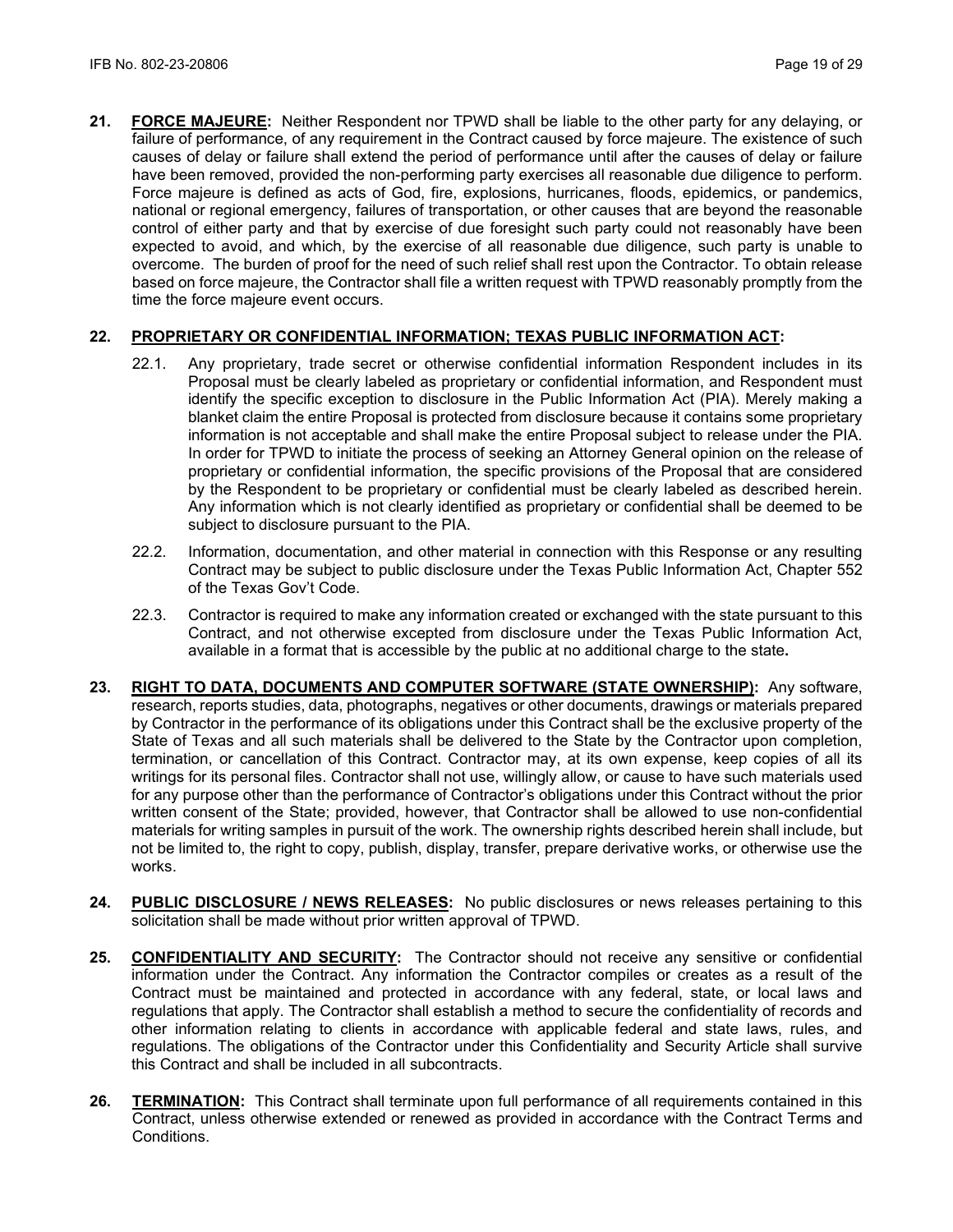- 26.1. Termination for Convenience: TPWD reserves the right to terminate the Contract at any time, in whole or in part, without cost or penalty, by providing 30 calendar days' advance written notice if TPWD determines that such termination is in the best interest of the state. In the event of such a termination, the Contractor shall, unless otherwise mutually agreed upon in writing, cease all work immediately upon the effective date of termination. TPWD will be liable for payments limited only to the portion of work authorized by TPWD in writing and completed prior to the effective date of cancellation, provided that TPWD shall not be liable for any work performed that is not acceptable to TPWD and/or does not meet Contract requirements. All work products produced by the Contractor and paid for by TPWD shall become the property of TPWD and shall be tendered upon request. Termination under this paragraph shall not relieve the Vendor of any obligation or liability that has occurred prior to cancellation.
- 26.2. Termination for Cause/Default: If the Contractor fails to provide the goods or services contracted for according to the provisions of the Contract or fails to comply with any of the terms or conditions of the Contract, the TPWD may, upon written notice of default to the Contractor, terminate all or any part of the Contract after providing an opportunity to cure the default.
	- 26.2.1. Contractor will be responsible for paying damages to TPWD including but not limited to reprocurement costs, and any consequential damages to the State of Texas or TPWD resulting from Contractor's non-performance. The defaulting Contractor will not be considered in the re-solicitation and may not be considered in future solicitations for the same type of work unless the specification or scope of work is significantly changed.
- 26.3. The rights and remedies of TPWD provided in this clause shall not be exclusive and are in addition to any other rights and remedies provided by law or under this Contract.
- 26.4. TPWD may exercise any other right, remedy or privilege which may be available to it under applicable law of the state and any other applicable law or may proceed by appropriate court action to enforce the provisions of the Contract, or to recover damages for the breach of any agreement being derived from the Contract. The exercise of any of the foregoing remedies will not constitute a termination of the Contract unless TPWD notifies the Contractor in writing prior to the exercise of such remedy. The Contractor shall remain liable for all covenants and indemnities under the Contract. The Contractor shall be liable for all costs and expenses, including court costs, incurred by TPWD with respect to the enforcement of any of the remedies listed herein.
- **27. SURVIVAL OF TERMS:** Termination of the Contract for any reason shall not release the Contractor from any liability or obligation set forth in the Contract that is expressly stated to survive any such termination or by its nature would be intended to be applicable following any such termination, including the provisions regarding confidentiality, indemnification, transition, records, audit, property rights, dispute resolution, and invoice and fees verification.
- **28. RIGHTS UPON TERMINATION OR EXPIRATION OF CONTRACT:** In the event that the Contract is terminated for any reason, or upon its expiration, TPWD shall retain ownership of all associated work products and documentation obtained from the Contractor under the Contract, unless otherwise specified.
- **29. CHANGE IN FEDERAL OR STATE REQUIREMENTS:** If federal or state laws or regulations or other federal or state requirements are amended or judicially interpreted so that either TPWD or the Contractor cannot reasonably fulfill the Contract and if the Parties cannot agree to an amendment that would enable substantial continuation of the Contract, the Parties shall be discharged from any further obligations under the Contract.
- **30. TAXES:** Purchases made for state uses are exempt from Texas State Sales Tax and Federal Excise Tax. An Excise Tax Exemption Certificate will be furnished upon written request to TPWD.
- **31. BUY TEXAS:** In accordance with §2155.4441, Gov't Code, the Contractor agrees that during the performance of a Contract for services it shall purchase products and materials produced in Texas when they are available at a price and time comparable to products and materials produced outside Texas.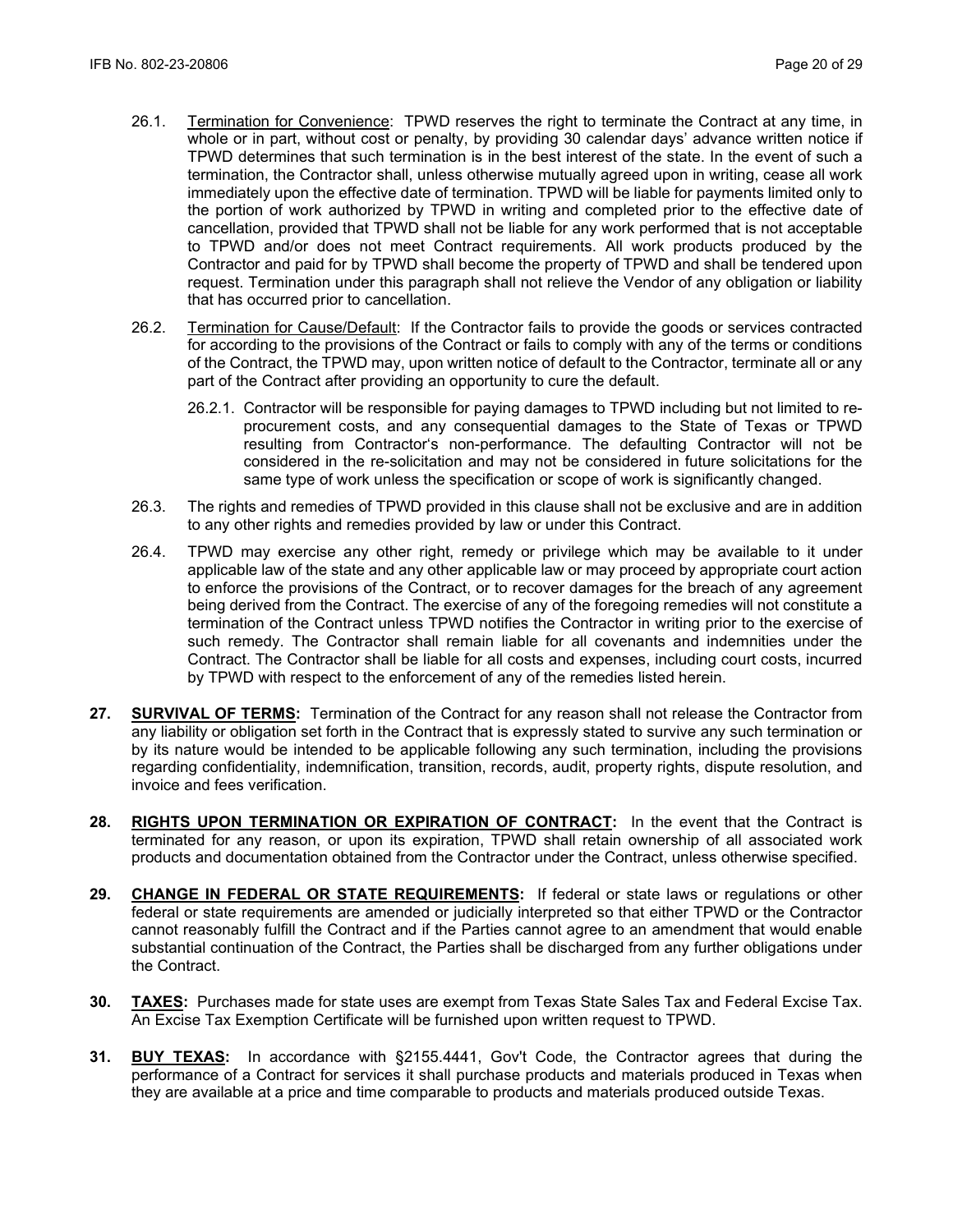- **32. NOTE TO RESPONDENT:** Any terms and conditions attached to a solicitation will not be considered unless specifically referred to on this solicitation form and may result in disqualification of the response submission. If any Respondent takes a 'blanket exception' to the entire solicitation or does not provide proposed alternative language, the Respondent's response may be disqualified from further consideration.
- **33. ACCESSIBILITY STANDARDS:** Under Texas Government Code, Chapter 2054, Subchapter M, TPWD must procure products that comply with the Accessibility Standards defined in the Texas Administrative Code, 1 TAC 206 and 1 TAC 213, when such products are available in the commercial marketplace or when such products are developed in response to a procurement solicitation. Accordingly, Contractor must provide electronic and information resources and associated product documentation and technical support that comply with these Accessibility Standards (in the form of a Voluntary Product Accessibility Template, or "VPAT") in its response to this solicitation. Vendors who do not already have accessibility documentation should complete the form located here: [http://www.itic.org/policy/accessibility/.](http://www.itic.org/policy/accessibility/) Contractors that claim their products are exempt from accessibility requirements must present that position to TPWD as a question during the question-and-answer period of the solicitation.
- **34. CERTIFICATION REGARDING DEBARMENT, SUSPENSION, INELIGIBILITY, AND VOLUNTARY EXCLUSION:** Respondent certifies that the responding entity and its principals are eligible to participate in this transaction and have not been subjected to suspension, debarment, or similar ineligibility determined by any federal, state or local governmental entity and the Respondent is in compliance with the State of Texas statutes and rules relating to procurement and that Respondent is not listed on the federal government's terrorism watch list as described in Executive Order 13224.
- **35. SYSTEM FOR AWARD MANAGEMENT (SAM):** Respondent certifies that it and its principals are not suspended or debarred from doing business with the state or federal government as listed on the State of Texas Debarred Vendor List maintained by the Texas Comptroller of Public Accounts and the System for Award Management (SAM) maintained by the General Services Administration. Prior to awarding state funds for goods and/or services rendered, the State of Texas will conduct a required search of your firm using SAM. This is a Federal government-maintained database that records and tracks organizations, either known to or suspected of contributing to terrorist organizations. No state funds may be paid to an individual or firm whose name appears on this list. TPWD reserves the right, in its sole discretion, to deny and/or exclude any individual or firm from an award whose name appears on this list.
- **36. FEDERAL DISASTER RELIEF FRAUD:** Sections and 2261.053 of the Gov't Code, prohibit state agencies from accepting a response or awarding a Contract that includes proposed financial participation by a person who, in the past five years has been convicted of violating a federal law or assessed a penalty in connection with a Contract involving relief for Hurricane Rita, Hurricane Katrina, or any other disaster, as defined by Section 418.004 of the Gov't Code, occurring after September 24, 2005.Under Sections 2155.006 and 2261.053 of the Texas Gov't Code, Respondent certifies that the individual or business entity named in this response or Contract is not ineligible to receive the specified Contract and acknowledges that this Contract may be terminated and payment withheld if this certification is inaccurate.
- **37. APPLICABLE LAWS AND VENUE:** The Contract shall be governed by and construed in accordance with the laws of the State of Texas, with regards to the conflicts of law provisions. The venue of any suit arising under this Contract is fixed in any court of competent jurisdiction in Travis County, Texas, unless the specific venue is otherwise identified in a statute which directly names or otherwise identifies its applicability to TPWD.
- **38. APPLICABLE LAWS AND CONFORMING AMENDMENTS:** Contractor must comply with all laws, regulations, requirements and guidelines applicable to a Contractor providing services to the State of Texas as these laws, regulations, requirements and guidelines currently exist and as they are amended throughout the term of this Contract. TPWD reserves the right, in its sole discretion, to unilaterally amend this Contract throughout its term to incorporate any modifications necessary for TPWD or Contractor's compliance with all applicable State and federal laws, and regulations.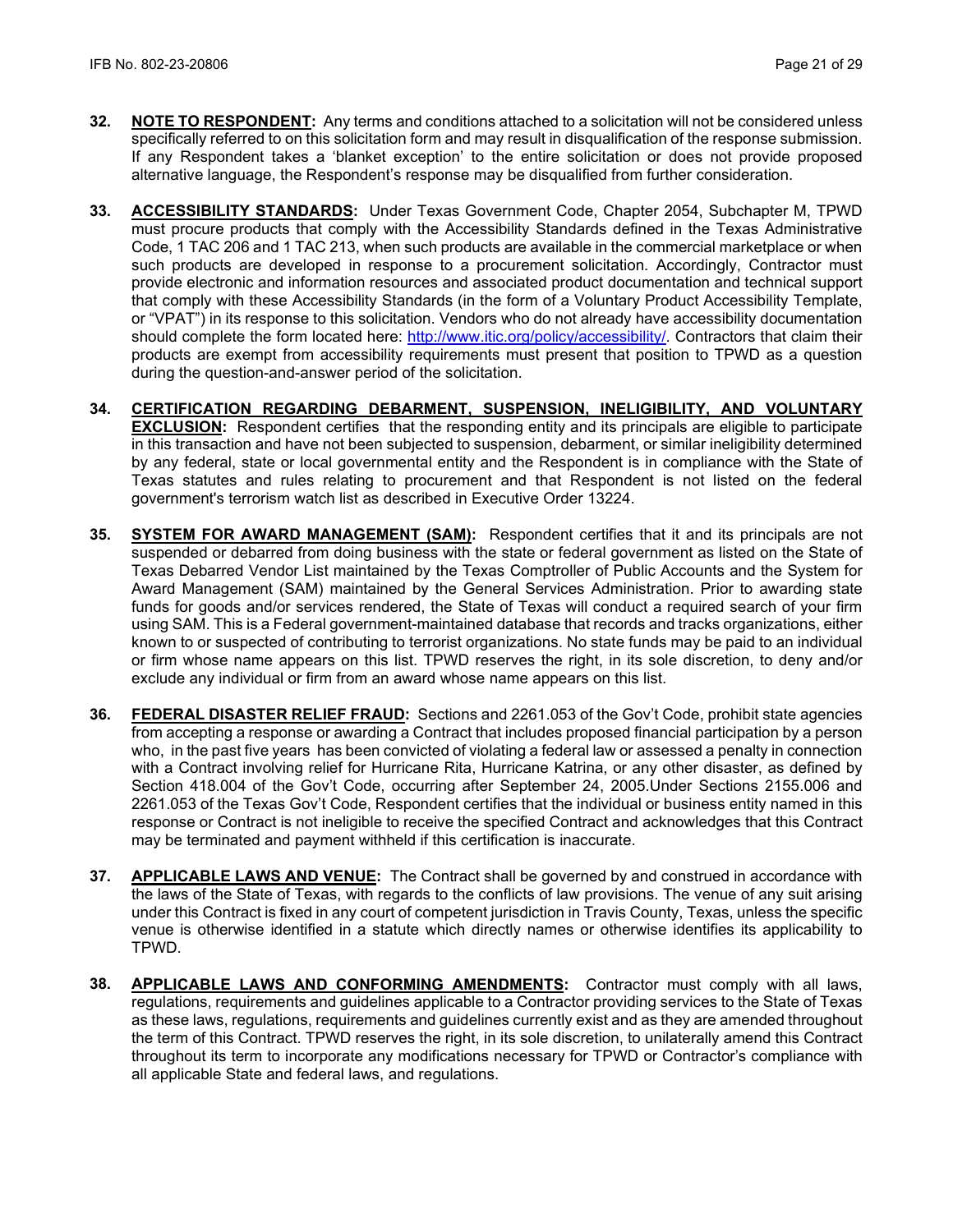#### **39. COMPLIANCE WITH LAWS; DEALING WITH PUBLIC SERVANTS:**

- 39.1. The Respondent must comply with all applicable laws at all times, including, without limitation, the following: (i) Texas Penal Code §36.02, which prohibits bribery; (ii) Texas Penal Code §36.09, which prohibits the offering or conferring of benefits to public servants; (iii) Gov't Code §2155.003, which prohibits the chief clerk or any other employee of the TPWD from having an interest in, or in any manner be connected with, a Contract or bid for a purchase of goods or services by an agency of the state or accept from any person to whom a Contract has been awarded anything of value or a promise, obligation, or Contract for future reward or compensation.
- 39.2. The Respondent shall give all notices and comply with all laws and regulations applicable to furnishing and performance of the Contract. Except where otherwise expressly required by applicable laws and regulations, TPWD shall not be responsible for monitoring Respondent's compliance with any laws or regulations. If Respondent performs any work knowing or having reason to know that it is contrary to laws or regulations, Respondent shall bear all claims, costs, losses and damages caused by, arising out of or resulting therefrom.
- **40. NO WAIVER:** Nothing in this Contract shall be construed as a waiver of the state's or TPWD's sovereign immunity. This Contract shall not constitute or be construed as a waiver of any of the privileges, rights, defenses, remedies, or immunities available to the State of Texas. The failure to enforce, or any delay in the enforcement, of any privileges, rights, defenses, remedies, or immunities available to the State of Texas. The failure to enforce, or any delay in the enforcement, of any privileges, rights, defenses, remedies, or immunities available to the State of Texas under this Contract or under applicable law shall not constitute a waiver of such privileges, rights, defenses, remedies, or immunities or be considered as a basis for estoppel. TPWD does not waive any privileges, rights, defenses, or immunities available to TPWD by entering into this Contract or by the conduct of any representative of TPWD, prior to or subsequent to entering into this Contract.
- **41. NO LIABILITY UPON TERMINATION:** If this Contract is terminated for any reason, TPWD and the State of Texas shall not be liable to Contractor for any damages, claims, losses, or any other amounts arising from or related to any such termination. However, Contractor may be entitled to the remedies provided in Gov't Code, Chapter 2260.
- **42. DECEPTIVE TRADE PRACTICES; UNFAIR BUSINESS PRACTICES:** Respondent represents and warrants that it has not been the subject of allegations of Deceptive Trade Practices violations under Tex. Bus. & Com. Code, Chapter 17, or allegations of any unfair business practice in any administrative hearing or court suit and that Respondent has not been found to be liable for such practices in such proceedings. Contractor certifies that it has no officers who have served as officers of other entities who have been the subject of Deceptive Trade Practice violations or allegations of any unfair business practices in an administrative hearing or court suit, and that such officers have not been found to be liable for such practices in such proceedings.
- **43. FALSE STATEMENTS; BREACH OF REPRESENTATIONS:** If Respondent signed its Bid/Proposal with a false statement or signs the Contract with a false statement or it is subsequently determined that Contractor has violated any of the representations, warranties, guarantees, certifications or affirmations included in the Contract, Contractor shall be in default under this Contract and TPWD may terminate or void the Contract for cause and pursue other remedies available to TPWD under this Contract and applicable law.
- **44. ACTUAL AND PERCEIVED CONFLICTS:** By submitting a Bid/Proposal, the Respondent represents and warrants that the provision of goods and services or other performance under the Contract will not constitute an actual or potential conflict of interest or reasonably create an appearance of impropriety. In its Bid/Proposal, the Respondent shall disclose any existing or potential conflict of interest that it might have in contracting with TPWD. The TPWD will decide, in its sole discretion, whether an actual or perceived conflict should result in Bid/Proposal disqualification or Contract termination.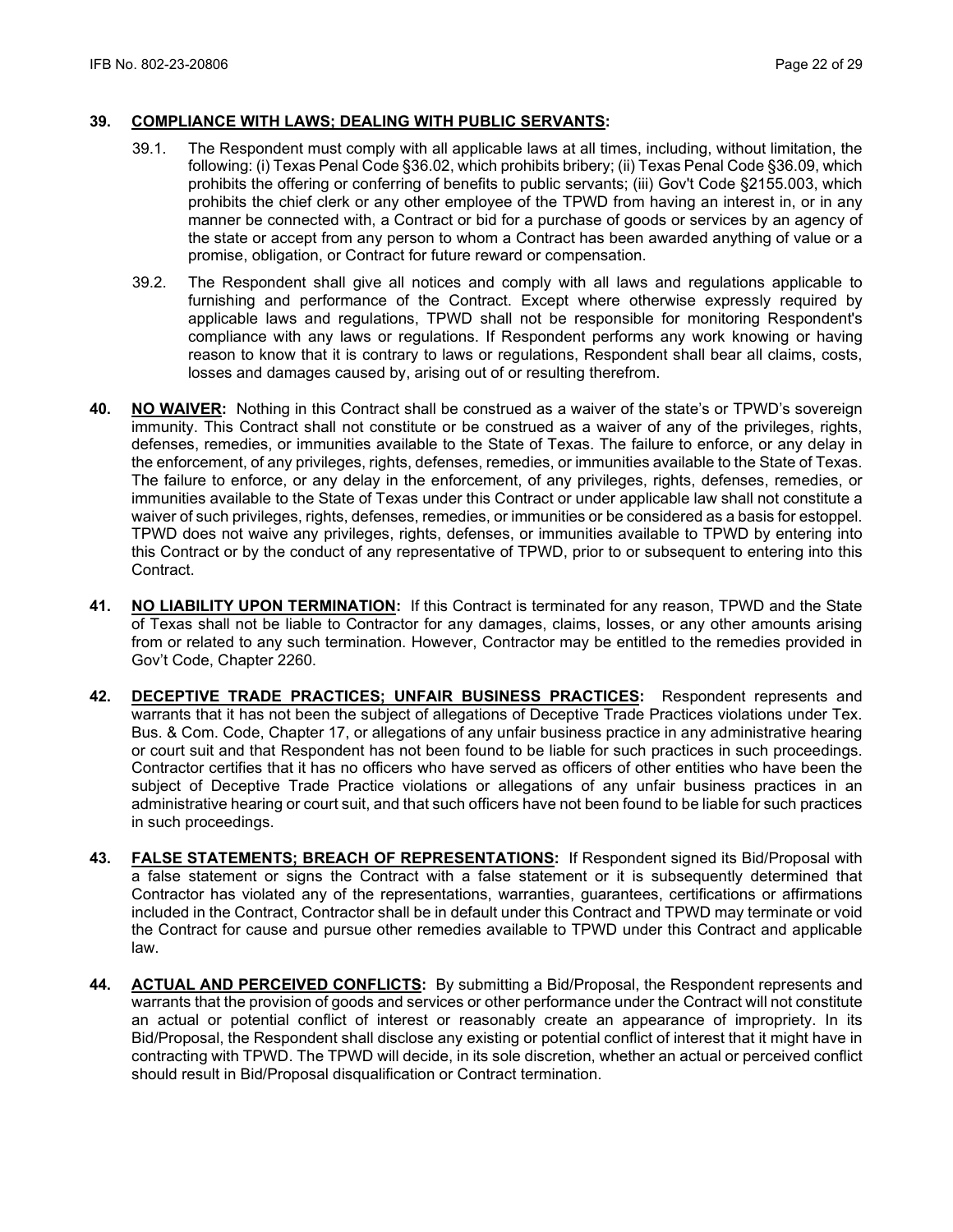#### **45. CURRENT AND FORMER TPWD EMPLOYEES:**

- 45.1. In addition to the disclosures required above, the Respondent shall also disclose any of its personnel who are current or former officers or employees of the TPWD or who are related, within the third degree by consanguinity (as defined by Gov't Code §573.023) or within the second degree by affinity (as defined by Gov't Code §573.025), to any current or former officers or employees of the TPWD.
- 45.2. Respondents must comply with all applicable Texas and federal laws and regulations relating to the hiring of former state employees (see e.g., Gov't Code Chapters 572 and 573). Such "revolving door" provisions generally restrict former agency heads from communicating with or appearing before the agency on certain matters for two years after leaving the agency. The revolving door provisions also restrict some former employees from representing clients on matters that the employee participated in during state service or matters that were in the employees' official responsibility or from working for certain entities after their state employment. Respondent, by signing this solicitation, certifies that it has complied with all applicable laws and regulations regarding former state employees.

#### **46. INSURANCE AND OTHER SECURITY:**

- 46.1. Respondent represents and warrants that it will, within ten (10) business days of executing this agreement, provide TPWD with current certificates of insurance or other proof acceptable to TPWD of the required insurance coverage.
- 46.2. The Respondent represents and warrants that it will obtain and maintain for the term of the Contract all insurance coverage required under this solicitation. Contractor's failure to obtain or maintain the specified coverage during the term of the agreement will be considered a breach of the Contract.
- 46.3. The Respondent represents and warrants that all of the above coverage will be obtained from companies that are licensed in the state of Texas, have an "A" rating from Best, and are authorized to provide the coverage. The Respondent shall furnish proof of insurance upon request of TPWD.
- **47. SEVERABILITY:** If any provision of the Contract is construed to be illegal or invalid, such construction will not affect the legality or validity of any of its other provisions. The illegal or invalid provision will be deemed severable and stricken from the Contract as if it had never been incorporated herein, but all other provisions will continue in full force and effect.
- **48. HISTORICALLY UNDERUTILIZED BUSINESSES (HUB):** Respondent represents and warrants that it shall comply with the Historically Underutilized Business requirements pursuant to Gov't Code, Chapter 2161.
- **49. AMENDMENTS:** Except as provided in *Section III, Paragraph 8* of this Contract, this Contract may be amended only upon written agreement between TPWD and Contractor; however, any Amendment of this Contract that conflicts with the laws of the State of Texas shall be void. The Contractor shall not be entitled to payment for any additional services, work, or products that are not authorized by a properly executed Contract amendment.
- **50. CHANGE MANAGEMENT:** The Respondent agrees that the key personnel assigned to the Contract shall remain available for the entirety of the project throughout the term of the Contract as long as that individual is employed by the Respondent or unless TPWD agrees to a change in the key personnel.
- **51. FEDERAL, STATE AND LOCAL REQUIREMENTS:** Respondent shall demonstrate on-site compliance with the Federal Tax Reform Act of 1986, Section 1706, amending Section 530 of the Revenue Act of 1978, dealing with issuance of Form W-2's to common law employees. Respondent is responsible for both federal and State unemployment insurance coverage and standard Worker's Compensation insurance coverage. Respondent shall comply with all federal and State tax laws and withholding requirements. The State of Texas shall not be liable to Respondent or its employees for any Unemployment or Workers' Compensation coverage, or federal or State withholding requirements. **Contractor shall indemnify the State of Texas and shall pay all costs, penalties, or losses resulting from its omission or breach of this Section.**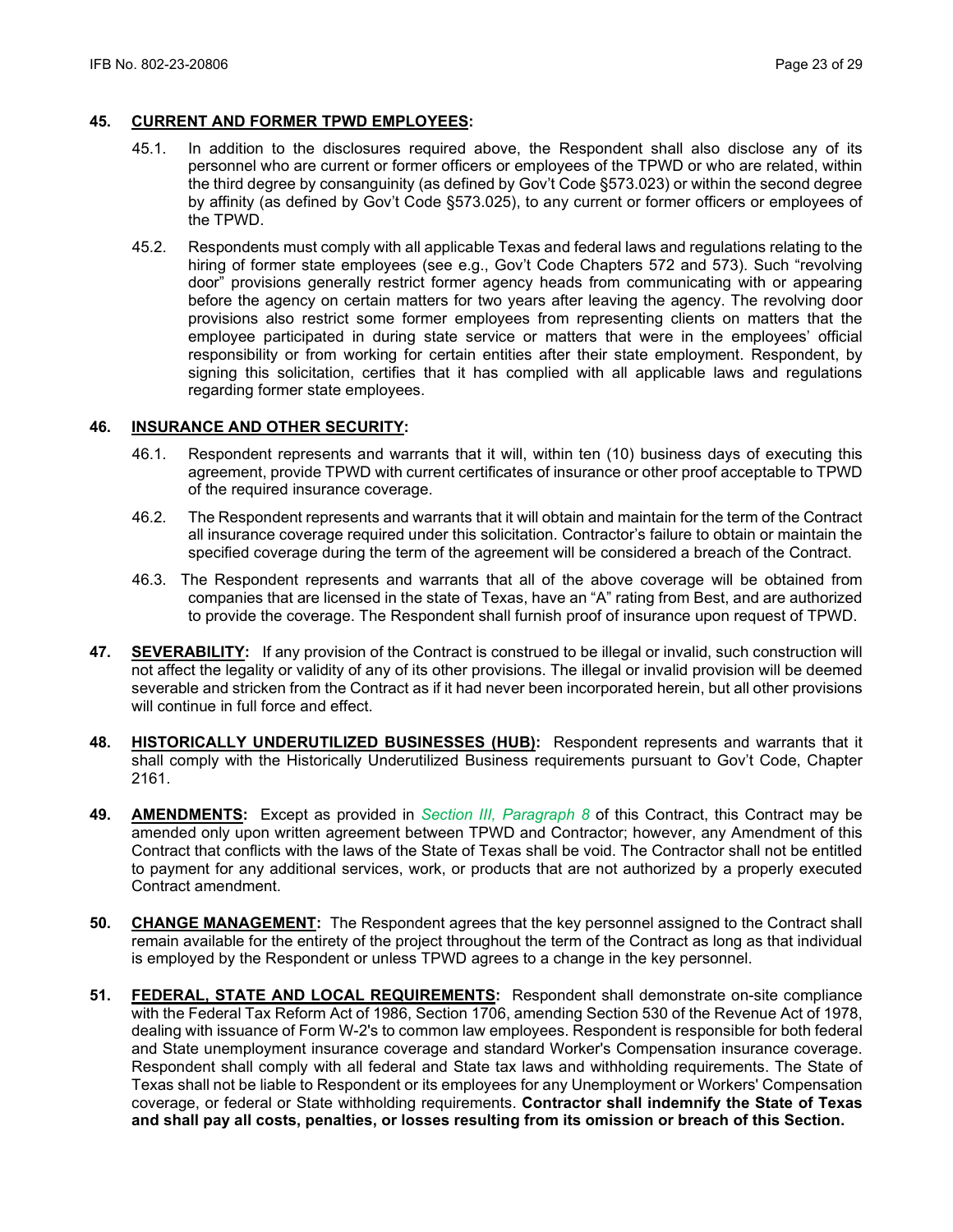#### **52. INDEMNIFICATION AND LIABILITY:**

- 52.1 **Acts or Omissions: CONTRACTOR SHALL INDEMNIFY AND HOLD HARMLESS THE STATE OF TEXAS, TPWD, AND/OR THEIR OFFICERS, AGENTS, EMPLOYEES, REPRESENTATIVES, CONTRACTORS, ASSIGNEES, AND/OR DESIGNEES FROM ANY AND ALL LIABILITY, ACTIONS, CLAIMS, DEMANDS, OR SUITS, AND ALL RELATED COSTS, ATTORNEY FEES, AND EXPENSES ARISING OUT OF, OR RESULTING FROM ANY ACTS OR OMISSIONS OF THE CONTRACTOR OR ITS AGENTS, EMPLOYEES, SUBCONTRACTORS, ORDER FULFILLERS, OR SUPPLIERS OF SUBCONTRACTORS IN THE EXECUTION OR PERFORMANCE OF THE CONTRACT AND ANY PURCHASE ORDERS ISSUED UNDER THE CONTRACT. THE DEFENSE SHALL BE COORDINATED BY CONTRACTOR WITH THE OFFICE OF THE ATTORNEY GENERAL WHEN TEXAS STATE AGENCIES ARE NAMED DEFENDANTS IN ANY LAWSUIT AND CONTRACTOR MAY NOT AGREE TO ANY SETTLEMENT WITHOUT FIRST OBTAINING THE CONCURRENCE FROM THE OFFICE OF THE ATTORNEY GENERAL. CONTRACTOR AND TPWD AGREE TO FURNISH TIMELY WRITTEN NOTICE TO EACH OTHER OF ANY SUCH CLAIM.**
- 52.2 **Infringements:** 
	- 52.2.1 **CONTRACTOR SHALL INDEMNIFY AND HOLD HARMLESS THE STATE OF TEXAS, REPRESENTATIVES, CONTRACTORS, ASSIGNEES, AND/OR DESIGNEES FROM ANY AND ALL THIRD-PARTY CLAIMS INVOLVING INFRINGEMENT OF UNITED STATES PATENTS, COPYRIGHTS, TRADE AND SERVICE MARKS, AND ANY OTHER INTELLECTUAL OR INTANGIBLE PROPERTY RIGHTS IN CONNECTION WITH THE PERFORMANCES OR ACTIONS OF CONTRACTOR PURSUANT TO THIS CONTRACT. CONTRACTOR AND TPWD AGREE TO FURNISH TIMELY WRITTEN NOTICE TO EACH OTHER OF ANY SUCH CLAIM. CONTRACTOR SHALL BE LIABLE TO PAY ALL COSTS OF DEFENSE INCLUDING ATTORNEYS' FEES. THE DEFENSE SHALL BE COORDINATED BY CONTRACTOR WITH THE OFFICE OF THE ATTORNEY GENERAL WHEN TEXAS STATE AGENCIES ARE NAMED DEFENDANTS IN ANY LAWSUIT AND CONTRACTOR MAY NOT AGREE TO ANY SETTLEMENT WITHOUT FIRST OBTAINING THE CONCURRENCE FROM THE OFFICE OF THE ATTORNEY GENERAL.**
	- 52.2.2 Contractor shall have no liability under this Section if the alleged infringement is caused in whole or in part by: (i) use of the product or service for a purpose or in a manner for which the product or service was not designed, (ii) any modification made to the product without Contractor's written approval, (iii) any modifications made to the product by the Contractor pursuant to Customer's specific instructions, (iv) any intellectual property right owned by or licensed to Customer, or (v) any use of the product or service by Customer that is not in conformity with the terms of any applicable license agreement.
	- 52.2.3 If Contractor becomes aware of an actual or potential claim, or Customer provides Contractor with notice of an actual or potential claim, Contractor may (or in the case of an injunction against Customer, shall), at Contractor's sole option and expense; (i) procure for the Customer the right to continue to use the affected portion of the product or service, or (ii) modify or replace the affected portion of the product or service with functionally equivalent or superior product or service so that Customer's use is non-infringing.

#### 52.3 **Compensation/Unemployment Insurance – Including Indemnity:**

52.3.1 **CONTRACTOR AGREES AND ACKNOWLEDGES THAT DURING THE EXISTENCE OF THIS CONTRACT, CONTRACTOR SHALL BE ENTIRELY RESPONSIBLE FOR THE LIABILITY AND PAYMENT OF CONTRACTOR'S AND CONTRACTOR'S EMPLOYEES' TAXES OF WHATEVER KIND, ARISING OUT OF THE PERFORMANCES IN THIS CONTRACT. CONTRACTOR AGREES TO COMPLY WITH ALL STATE AND FEDERAL LAWS APPLICABLE TO ANY SUCH PERSONS, INCLUDING LAWS REGARDING WAGES, TAXES, INSURANCE, AND WORKERS' COMPENSATION. TPWD AND/OR THE STATE SHALL NOT BE LIABLE TO THE CONTRACTOR, ITS EMPLOYEES, AGENTS, OR OTHERS FOR THE PAYMENT OF TAXES OR THE PROVISION OF**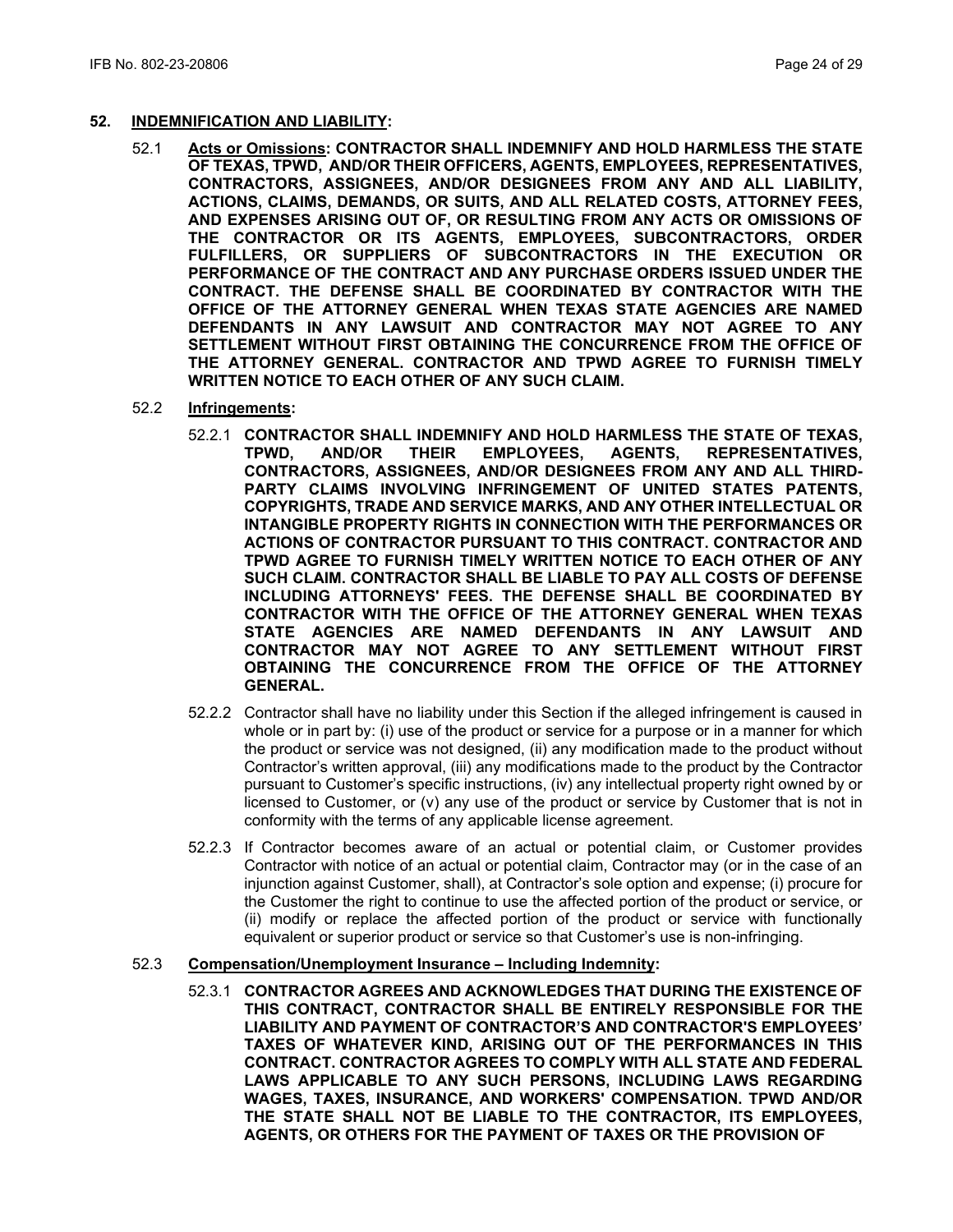**UNEMPLOYMENT INSURANCE AND/ OR WORKERS' COMPENSATION OR ANY BENEFIT AVAILABLE TO A STATE EMPLOYEE OR EMPLOYEE OF ANOTHER GOVERNMENTAL ENTITY CUSTOMER.**

- 52.3.2 **CONTRACTOR AGREES TO INDEMNIFY AND HOLD HARMLESS TPWD, THE STATE OF TEXAS AND/OR THEIR EMPLOYEES, AGENTS, REPRESENTATIVES, CONTRACTORS, AND/OR ASSIGNEES FROM ANY AND ALL LIABILITY, ACTIONS, CLAIMS, DEMANDS, OR SUITS, AND ALL RELATED COSTS, ATTORNEYS' FEES, AND EXPENSES, RELATING TO TAX LIABILITY, UNEMPLOYMENT INSURANCE AND/OR WORKERS' COMPENSATION IN ITS PERFORMANCE UNDER THIS CONTRACT. CONTRACTORSHALL BE LIABLE TO PAY ALL COSTS OF DEFENSE INCLUDING ATTORNEYS' FEES. THE DEFENSE SHALL BE COORDINATED BY VENDOR WITH THE OFFICE OF THE ATTORNEY GENERAL WHEN TEXAS STATE AGENCIES ARE NAMED DEFENDANTS IN ANY LAWSUIT AND CONTRACTOR MAY NOT AGREE TO ANY SETTLEMENT WITHOUT FIRST OBTAINING THE CONCURRENCE FROM THE OFFICE OF THE ATTORNEY GENERAL. CONTRACTOR AND TPWD AGREE TO FURNISH TIMELY WRITTEN NOTICE TO EACH OTHER OF ANY SUCH CLAIM.**
- **53. CONTRACTOR LIABILITY FOR DAMAGE TO GOVERNMENT PROPERTY:** The Contractor shall be liable for all damages to government-owned, leased, or occupied property and equipment caused by the Contractor and its employees, agents, subcontractors, and suppliers, including any delivery or cartage company, in connection with any performance pursuant to the Contract. The Contractor shall notify the TPWD Contract Manager in writing of any such damage within one (1) calendar day.
- **54. FELONY CRIMINAL CONVICTIONS:** Respondent represents and warrants that Contractor has not and Respondent's employees have not been convicted of a felony criminal offense, or that, if such a conviction has occurred, Respondent has fully advised TPWD as to the facts and circumstances surrounding the conviction.
- **55. IMMIGRATION:** The Respondent represents and warrants that it shall comply with the requirements of the Immigration Reform and Control Act of 1986 and 1990 regarding employment verification and retention of verification forms for any individuals hired on or after November 6, 1986, who will perform any labor or services under the Contract. The Respondent also represents and warrants that it shall comply with the requirements of the Illegal Immigration Reform and Immigrant Responsibility Act of 1996 ("IIRIRA).
- **56. SUBCONTRACTORS:** Subcontractors providing service under the Contract shall meet the same requirements and level of experience as required of the Contractor. No subcontract under the Purchase Order shall relieve the primary Contractor of responsibility for the service. If the Contractor uses a subcontractor for any or all of the work required, the following conditions shall apply under the listed circumstances:
	- 56.1. Respondents planning to subcontract all, or a portion of the work shall identify the proposed subcontractors.
	- 56.2. Subcontracting shall be at the Contractor's expense.
	- 56.3. TPWD retains the right to check subcontractor's background and make determination to approve or reject the use of submitted subcontractors.
	- 56.4. The Contractor shall be the only Contact for TPWD and subcontractors. Respondent shall list a designated point of contact for all TPWD and subcontractor inquiries.
	- 56.5. The Contractor, in subcontracting for any performances specified herein, expressly understands and acknowledges that in entering into such subcontract(s), TPWD is in no manner liable to any subcontractor(s) of the Contractor. In no event shall this provision relieve the Contractor of the responsibility for ensuring that the performances rendered under all subcontracts are rendered so as to comply with all terms of this solicitation and Contract. The Contractor shall manage all quality and performance, project management, and schedules for subcontractors. The Contractor shall be held solely responsible and accountable for the completion of all work for which the Contractor has subcontracted.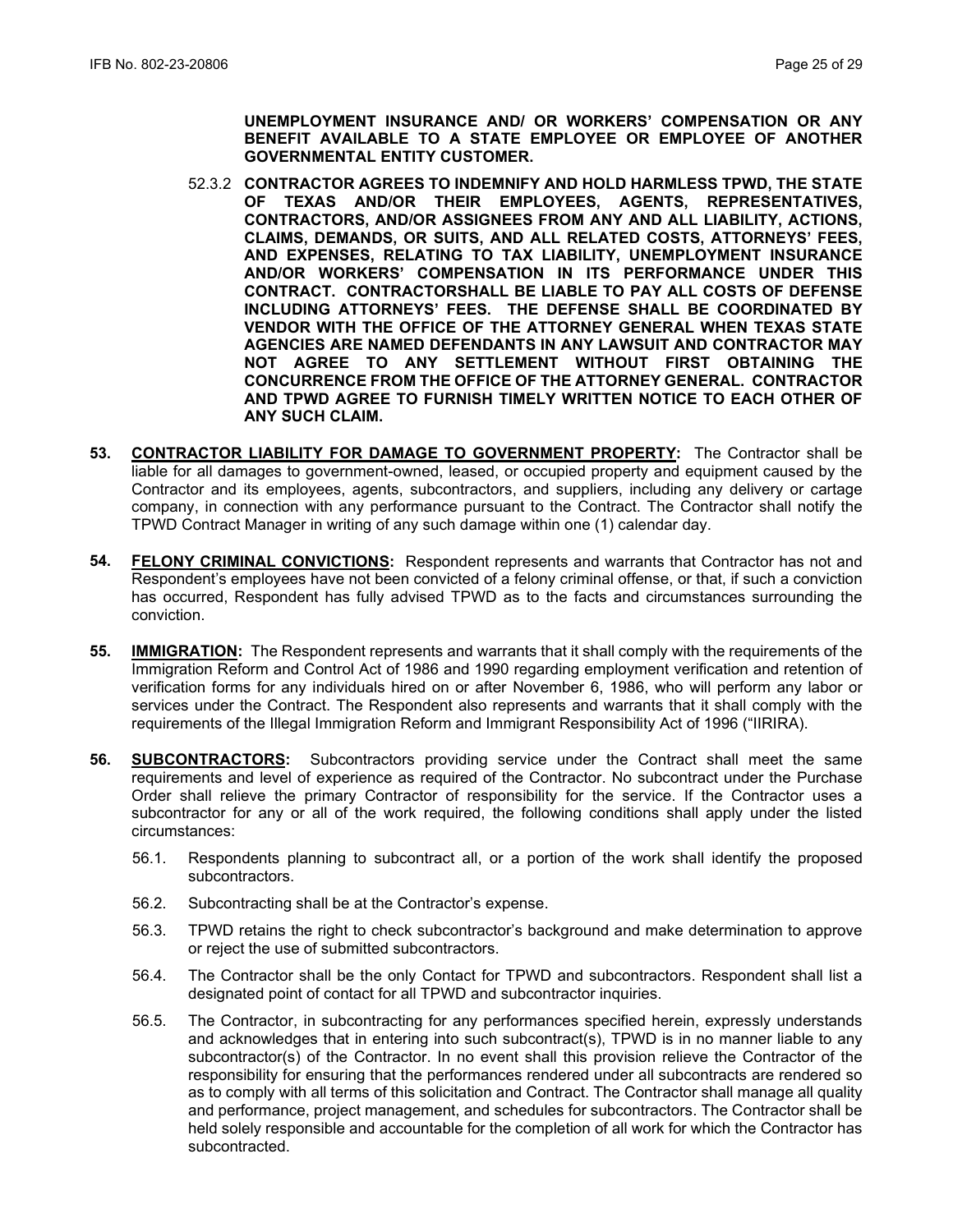- **57. PROTEST PROCEDURES:** Any actual or prospective Respondent who is aggrieved in connection with this solicitation, evaluation, or award of any Contract resulting from this solicitation may formally protest as provided in TPWD's rules at [TAC, Title 31, Part 2, Chapter 51, Subchapter L, Rule 51.350.](http://texreg.sos.state.tx.us/public/readtac$ext.TacPage?sl=R&app=9&p_dir=&p_rloc=&p_tloc=&p_ploc=&pg=1&p_tac=&ti=31&pt=2&ch=51&rl=350)
- **58. NON-APPROPRIATION OF FUNDS:** Any Contract resulting from this solicitation is subject to termination or cancellation, without penalty to TPWD, either in whole or in part, subject to the availability of state funds. TPWD is a state agency whose authority and appropriations are subject to actions of the Texas Legislature. If TPWD becomes subject to a legislative change, revocation of statutory authority, or lack of appropriated funds which would render TPWD's or Contractor's delivery or performance under the Contract impossible or unnecessary, the Contract will be terminated or cancelled and be deemed null and void. In the event of a termination or cancellation under this Section, TPWD will not be liable to Contractor for any damages, which are caused or associated with such termination, or cancellation and TPWD will not be required to give prior notice.
- **59. NON-DISCRIMINATION/CIVIL RIGHTS:** The Respondent agrees that no person shall, on the ground of race, color, religion, sex, national origin, age, disability, political affiliation, or religious belief, be excluded from the participation in, be denied the benefits of, be subjected to discrimination under, or be denied employment in the administration of, or in connection with, any program or activity funded in whole or in part with funds available under this Contract. The Respondent shall comply with Executive Order 11246, "Equal Employment Opportunity," as amended by Executive Order 11375, "Amending Executive Order 11246 relating to Equal Employment Opportunity," and as supplemented by regulations at 41 C.F.R. Part 60. The prime Contractor shall ensure that this clause is included in all subcontracts.
- **60. CONFLICT OF INTEREST:** Under Gov't Code §2155.003, Respondent represents and warrants that it has not given, offered to give, nor intends to give at any time hereafter any economic opportunity, future employment, gift, loan, gratuity, special discount, trip, favor, or service to a public servant in connection with the Contract. A TPWD employee may not have an interest in, or in any manner be connected with a Contract or response for a purchase of goods or services by an agency of the state. Any individual who interacts with public purchasers in any capacity is required to adhere to the guidelines established in Section 1.2 of the State of Texas Procurement Manual, which outlines the ethical standards required of public purchasers, employees, and Respondents who interact with public purchasers in the conduct of state business, and with any opinions of or rules adopted by the Texas Ethics Commission. Entities who are interested in seeking business opportunities with the State must be mindful of these restrictions when interacting with public purchasers of TPWD or purchasers of other state agencies.
- **61. HB1295 CERTIFICATE OF INTERESTED PARTIES**: If value of Contract will exceed one million dollars, in accordance with 2252.908 of the Government Code, A business entity must use the [Form 1295 filing](https://www.ethics.state.tx.us/whatsnew/elf_info_form1295.htm)  [application](https://www.ethics.state.tx.us/whatsnew/elf_info_form1295.htm) to enter the required information on Form 1295 and print a copy of the completed form. Once entered into the filing application, the completed form will include a unique certification number, called a "certification of filing." An authorized agent of the business entity must sign the printed copy of the form affirming under the penalty of perjury that the completed form is true and correct. The completed, printed, and signed Form 1295 bearing the unique certification of filing number must be filed with TPWD at the time of execution. Additional information can be found at:<https://www.ethics.state.tx.us/filinginfo/1295/> .
- **62. LIMITATION ON AUTHORITY; NO OTHER OBLIGATIONS:** Contractor shall have no authority to act for or on behalf of TPWD or the State of Texas except as expressly provided for in this Contract; no other authority, power or use is granted or implied. Contractor may not incur any debts, obligations, expenses, or liabilities of any kind on behalf of the State of Texas or TPWD.
- **63. DRUG-FREE WORKPLACE:** The Contractor shall comply with the applicable provisions of the Drug-Free Workplace Act of 1988.
- **64. NOTICES:** Any written notices required under this Contract will be by either hand delivery to Contractor's office address specified in the *Execution of Proposal, Exhibit A* of this Contract or by U.S. Mail, certified, return receipt requested, to TPWD, Attn: Purchasing, 4200 Smith School Road, Austin, TX 78744*.* Notice will be effective on receipt by the affected party. Either party may change the designated notice address in this Section by written notification to the other party.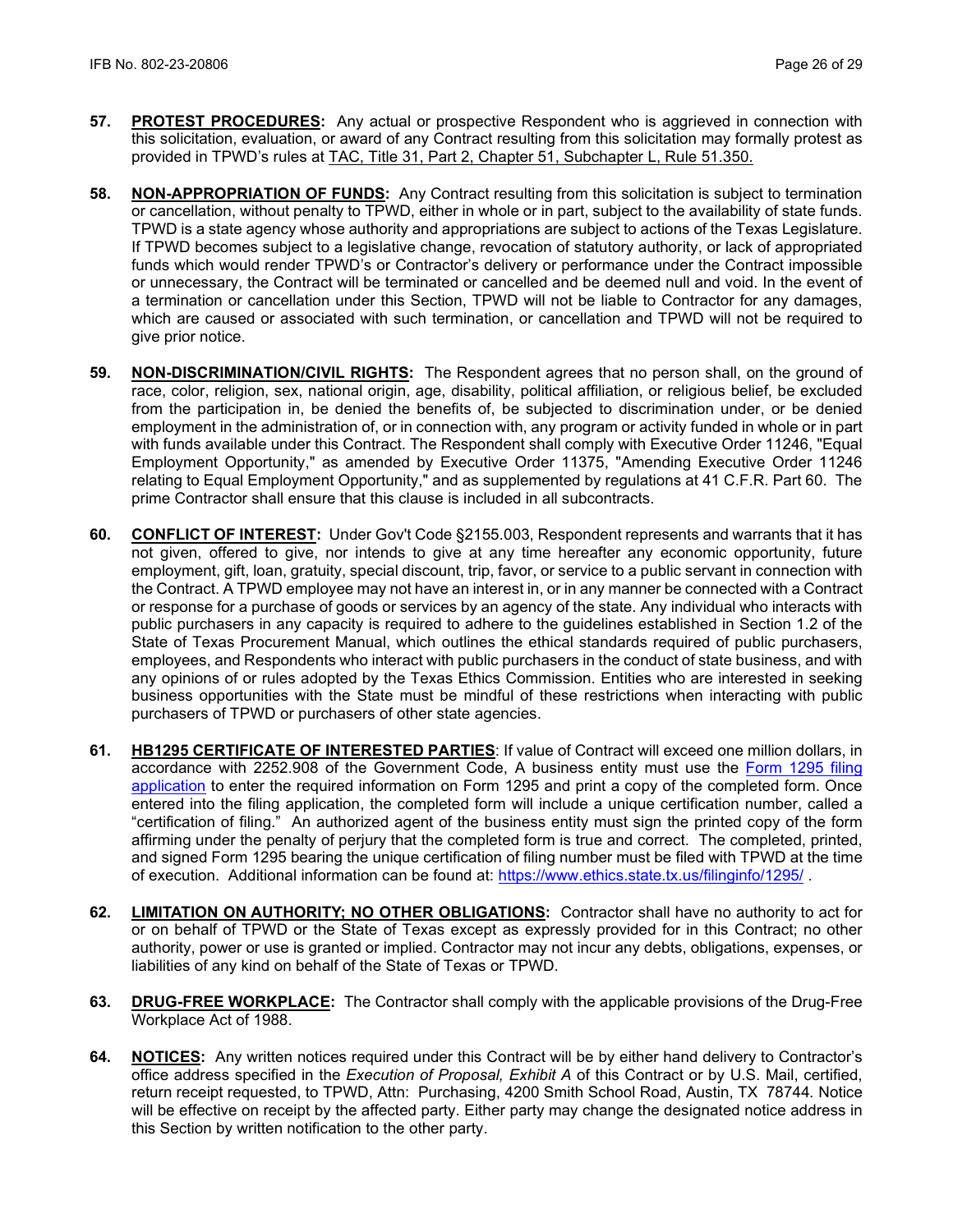- **65. ORDER OF PRECEDENCE:** In the case of conflicts between the Contract documents, the following shall control in this order of priority:
	- 65.1. Signed Contract/Purchase Order (or Notice of Award)
	- 65.2. Attachments to the Contract/Purchase Order (or Notice of Award)
	- 65.3. The Solicitation (e.g., RFP, IFB)
	- 65.4. Contractor's Response to the Solicitation and Contractor's Best and Final Offer, if applicable
- **66. CHILD SUPPORT OBLIGATION AFFIRMATION:** Under Section 231.006 of the Family Code, the vendor or applicant certifies that the individual or business entity named in this contract, bid or application is not ineligible to receive the specified grant, loan, or payment and acknowledges that this contract may be terminated and payment may be withheld if this certification is inaccurate.
- **67. NO ASSIGNMENT BY CONTRACTOR:** The awarded Contractor shall not assign its rights under the Contract or delegate the performance of its duties under the Contract without prior written approval from the TPWD. Any attempted assignment in violation of this provision is void and without effect.
- **68. COMPLIANCE WITH OTHER LAW:** In the execution of this Contract, Contractor shall comply with all applicable federal, state, and local laws, including laws governing labor, equal opportunity, safety, and environmental protection. Contractor shall make itself familiar with and at all times shall observe and comply with all federal, state, and local laws, ordinances, and regulations which in any manner affect performance under this Contract.
- **69. ENVIRONMENTAL PROTECTION:** The Respondent shall be in compliance with all applicable standards, orders, or regulations issued pursuant to the mandates of the Clean Air Act (42 U.S.C. §7401 et seq.) and the Federal Water Pollution Control Act, as amended, (33 U.S.C. §1251 et seq.).

## **70. U.S. DEPARTMENT OF HOMELAND SECURITY'S E-VERIFY SYSTEM:**

- 70.1. By entering into this Contract, the Contractor certifies and ensures that it utilizes and will continue to utilize, for the term of this Contract, the U.S. Department of Homeland Security's E-Verify system to determine the eligibility of:
	- 70.1.1. All persons employed to perform duties within Texas, during the term of the Contract; and
	- 70.1.2. All persons (including subcontractors) assigned by the Respondent to perform work pursuant to the Contract, within the United States of America
- 70.2. The Contractor shall provide, upon request of TPWD, an electronic or hardcopy screenshot of the confirmation or tentative non-confirmation screen containing the E-Verify case verification number for attachment to the Form I-9 for the three most recent hires that match the criteria above, by the Contractor, and Contractor's subcontractors, as proof that this provision is being followed.
- 70.3. If this certification is falsely made, the Contract may be immediately terminated, at the discretion of the state and at no fault to the state, with no prior notification. The Contractor shall also be responsible for the costs of any re-solicitation that the state must undertake to replace the terminated Contract.
- **71.** Pursuant to Texas Government Code, Title 10, Subchapter F, §§ 2270.001-2270.002, TPWD may not enter into a Contract that has a value of \$100,000 or more with a company and that employs 10 or more full-time employees (as defined by Texas Government Code, Title 8, Subchapter A, § 808.001, (except that the term does not include a sole proprietorship) that boycotts Israel. By signing this bid, Bidder verifies that in accordance with Texas Government Code, Title 10, Subchapter F, §§ 2270.001-2270.002, Bidder:
	- 71.1. Does not boycott Israel; and
	- 71.2. Will not boycott Israel during the term of the Contract.
- **72.** Pursuant to *Texas Government Code*, Title 10, Subchapter F, §§ 2252.151-2252.154, TPWD may not enter into a Contract with a company (as defined by *Texas Government Code*, Title 8, Subchapter A, § 806.051) that is identified on a list prepared and maintained by the Texas Comptroller of Public Accounts under *Texas*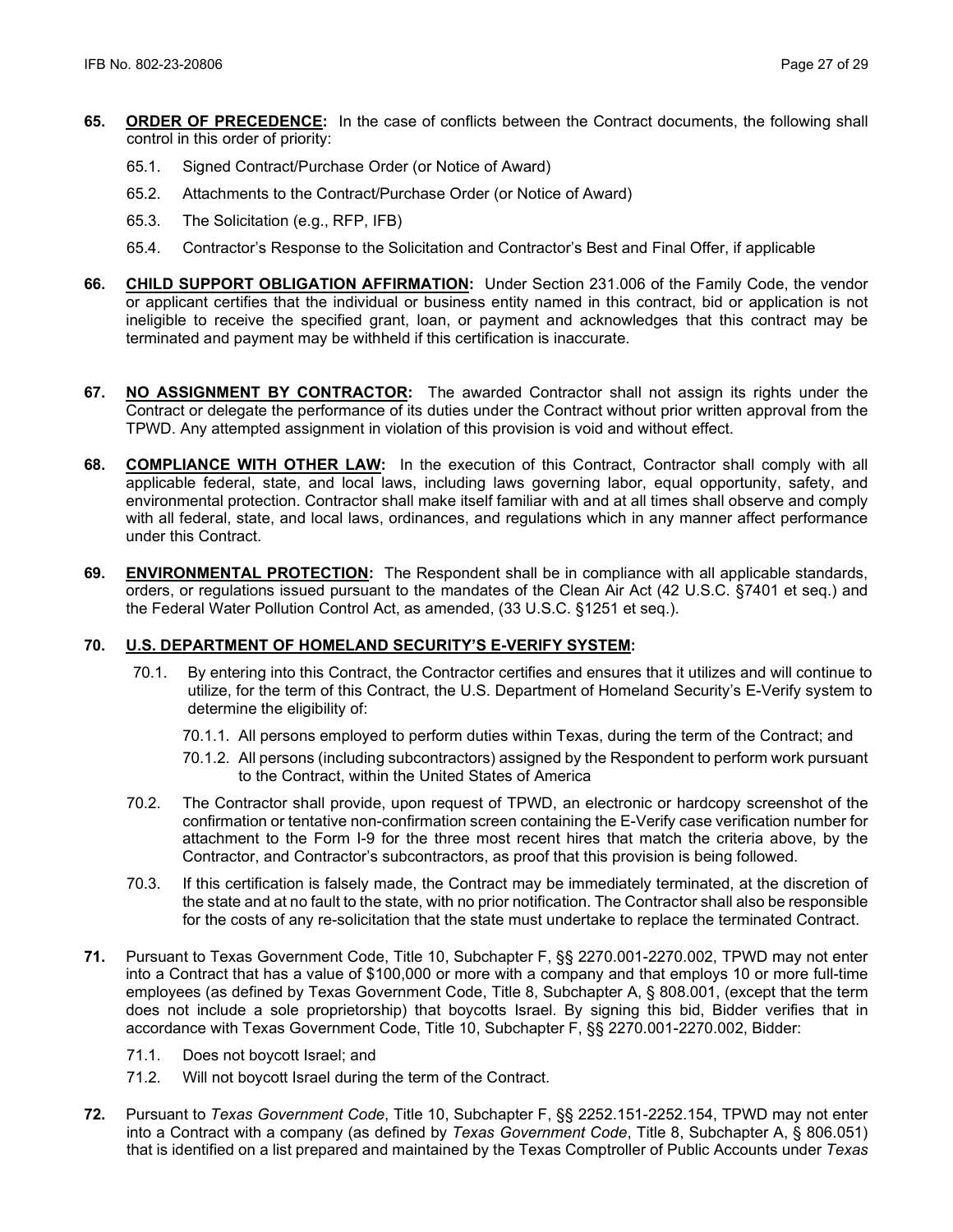*Government Code*, §§ 806.001, 807.051 or 2252.153. By signing this bid, Bidder certifies that it is not a company identified on a list as prepared and maintained by the Texas Comptroller of Public Accounts pursuant to *Texas Government Code*, §§ 806.001, 807.051 or 2252.153.

- **73.** By signature hereon, the bidder acknowledges that *Texas Government Code*, Title 10, Subchapter F, §§ 2252.201-2252.205 requires that all iron or steel products produced through a manufacturing process used in this project must be produced in the United States. By signing this bid, Bidder certifies that its bid price represents full compensation for compliance with the requirements of *Texas Government Code*, Title 10, Subchapter F, §§ 2252.201-2252.205.
- **74. TEXAS BIDDER AFFIRMATION:** Respondent certifies that if a Texas address is shown as the address of the Respondent on this response, Respondent qualifies as a Texas Bidder as defined in Section 2155.444(c) of the Texas Government Code.
- **75. CONTRACTING INFORMATION RESPONSIBILITIES:** In accordance with Section 552.372 of the Texas Government Code, Contractor agrees to (1) preserve all contracting information related to the Contract as provided by the records retention requirements applicable to TPWD for the duration of the Contract, (2) promptly provide TPWD any contracting information related to the Contract that is in the custody or possession of the Contractor on request of TPWD, and (3) on termination or expiration of the Contract, either provide at no cost to TPWD all contracting information related to the Contract that is in the custody or possession of the Contractor or preserve the contracting information related to the Contract as provided by the records retention requirements applicable to TPWD. Except as provided by Section 552.374(c) of the Texas Government Code, the requirements of Subchapter J, Chapter 552, Government Code may apply to the Contract and the Contractor agrees that the Contract can be terminated if the Contractor knowingly or intentionally fails to comply with a requirement of that subchapter.
- **76. CYBERSECURITY TRAINING:** If Respondent has access to any state computer system or database, Respondent shall complete cybersecurity training and verify completion of the training program to TPWD pursuant to and in accordance with Gov't Code § 2054.5192.
- **77. CLOUD COMPUTING STATE RISK AND AUTHORIZATION MANAGEMENT PROGRAM**: Pursuant to Section 2054.0593(d)-(f) of the Texas Government Code, relating to cloud computing state risk and authorization management program, Respondent represents and warrants that it complies with the requirements of the state risk and authorization management program and Respondent agrees that throughout the term of the contract it shall maintain its certifications and comply with the program requirements in the performance of the contract.
- **78. FINANCIAL PARTICIPATION PROHIBITED AFFIRMATION:** Pursuant to Section 2155.004(a) of the Texas Government Code, Respondent certifies that neither Respondent nor any person or entity represented by Respondent has received compensation from TPWD to participate in the preparation of the specifications or solicitation on which this Response or Contract is based. Under Section 2155.004(b) of the Texas Government Code, Respondent certifies that the individual or business entity named in this Response or Contract is not ineligible to receive the specified Contract and acknowledges that the Contract may be terminated, and payment withheld if this certification is inaccurate.
- **79. ABORTION PROVIDER AND AFFILIATE TRANSACTIONS PROHIBITED:** Respondent represents and warrants that the Contract is not a taxpayer resource transaction prohibited by Section 2272.003 of the Texas Government Code and that payments made by TPWD to Contractor and Contractor's receipt of appropriated funds under the Contract are not prohibited by Article IX, Section 6.25 of the General Appropriations Act.
- **80. FOREIGN TERRORIST ORGANIZATIONS:** Section 2252.152 of the Texas Government Code prohibits TPWD from awarding a Contract to any person who does business with Iran, Sudan, or a foreign terrorist organization as defined in Section 2252.151 of the Texas Government Code. Respondent certifies that it is not ineligible to receive the Contract.
- **81. HUMAN TRAFFICKING PROHIBITION:** Under Section 2155.0061 of the Texas Government Code, the Respondent certifies that the individual or business entity named in this Response or Contract is not ineligible to receive the specified Contract and acknowledges that this Contract may be terminated, and payment withheld if this certification is inaccurate.